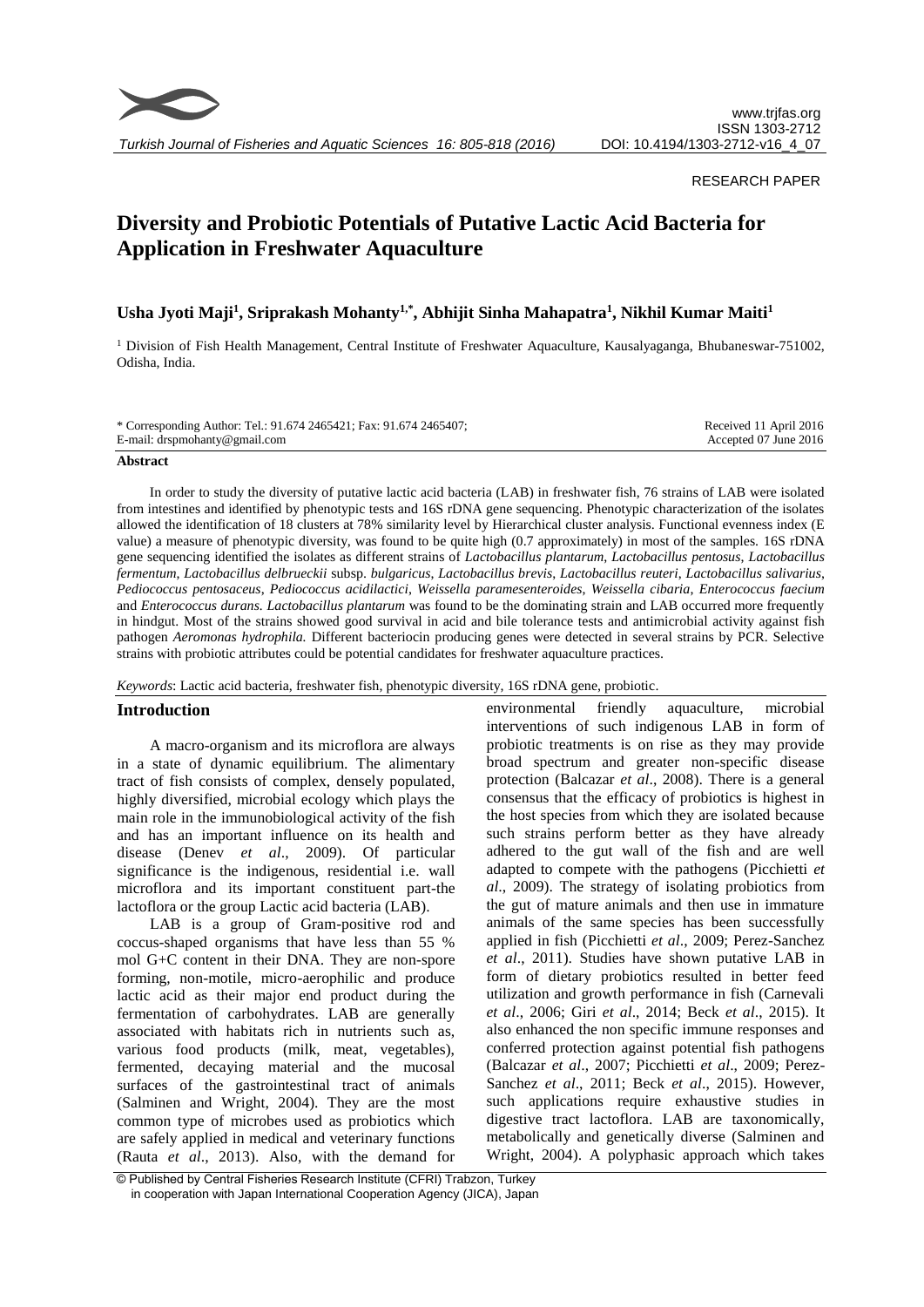into account phenotypic and genotypic characteristics is required for proper study of diversity of such microorganisms.

Identifying probiotic characteristics of these putative LAB strains by *in vitro* studies forms the basis for selection of functional probiotics for future *in vivo* applications. To be a good or highly potential probiotic, LAB must tolerate and survive extremely stressed conditions like low pH and high concentrations of bile salts available in upper parts of the gastrointestinal tract (GIT) so as to reach the hindgut in an active and functional form and exert their beneficial properties (Karimi Torshizi *et al*., 2008). Moreover, the good probiotics should have other abilities such as antagonistic activity against pathogenic bacteria in order to enhance health promotion of the host (Ghosh *et al*., 2014). Beside the wide range of substances such as organic acids, hydrogen peroxide and antifungal compounds with antimicrobial activity, LAB also produces certain proteinaceous compounds called bacteriocins. These are ribosomally synthesized peptides exhibiting antimicrobial activity directed, in most cases, against bacteria closely related to the producer microorganism (Stephens *et al*., 1998). Bacteriocin production is a desirable probiotic trait that enables the establishment and persistence of the producing strains within the GIT and as such, would offer potential alternatives to traditional antibiotics with respect to controlling pathogens within the gut (O Shea *et al*., 2011). There are four genes associated with bacteriocin production which are organized in operons. These genes are the structural gene encoding a pre bacteriocin, an immunity gene (involved in affording immunity to the producing strain), a gene encoding an ABC transporter and a gene encoding an accessory protein essential for the externalization of the bacteriocin (Stephens *et al*., 1998).

The present study was undertaken with the aim to elucidate the frequency and diversity of LAB in separate segments of the GIT of freshwater fish. Taxonomic grouping by phenotype based clustering and identification based on 16S rDNA gene sequence of the isolates were determined. Probiotic potentials such as acid and bile tolerance capacity, antagonistic activity against fish pathogen and presence of bacteriocin producing genes in different isolates were also evaluated.

## **Materials and Methods**

## **Isolation**

Live freshwater fish Rohu (*Labeo rohita*), Catla (*Catla catla*), Mrigal (*Cirrhinus mrigala*)*,*  Silver carp (*Hypopthalmichthys molitrix*) and Grass carp (*Ctenopharyngodon idella*) (n=5 of each specimen) of average weight  $1.1\pm0.56$  kg, were used in the study. Samples were collected at regular interval from five different locations within 60 km

radius of Central Institute of Freshwater Aquaculture (CIFA), Bhubaneswar, India. Fish were sacrificed and the whole intestine from each sample was removed under aseptic conditions. After extracting and discarding fecal material, the intestine was flushed thoroughly with sterile saline  $(0.85\% \text{ w/v})$  to remove non-adherent bacteria. It was further divided into three segments namely foregut, midgut and hindgut and the segments were homogenized separately in a mortar and pestle by using sterile normal saline solution (1:10; wt:vol). Subsequently, dilution series of each homogenate was prepared and from appropriate dilution, 0.1 mL was pour plated on *Lactobacillus* MRS (de Man, Rogosa and Sharpe) agar (de Man *et al*., 1960) (Himedia, India) plates. The plates were incubated anaerobically at  $37 \text{ °C}$  for 48 h. Individual colonies were selected on the basis of morphology, Gram staining and catalase activity. Each of Gram positive and catalase negative isolates were transferred into *Lactobacillus* MRS broth and incubated at 37  $\mathrm{^{\circ}C}$  for 48 h. The isolates were kept in *Lactobacillus* MRS broth containing 20% (v/v) glycerol at -80 °C. Further analysis was carried out from the stored cultures.

#### **Phenotypic Characterization and Identification**

A set of 26 tests (including morphology, Gram staining characteristic and catalase test) (Table 1) as described by Ricciardi *et al*. (2005) was used to identify and classify the isolates. Strains were tested in duplicate to determine the test reproducibility. Identification of the strains were carried out according to Bergey's manual, Kandler and Weiss (1986); Hammes *et al*. (1992) integrated with supplementary information for strains isolated from natural populations obtained from Boukhemis *et al*. (2009); Khedid *et al*. (2009); Huidrom *et al*. (2012) and Yu *et al*. (2012).

#### **Statistical Analysis**

For effective representation of composition and relative position of LAB, Hierarchical cluster statistical analysis was carried out to group the isolates based on the phenotypic characters (Ricciardi *et al*. 2005; Di Cagno *et al*., 2010). To obtain an objective basis for grouping of the isolates, binary 0/1 matrices were created based on negative and positive results of phenotypic tests (the results were coded as 0 for tests showing negative results and 1 for tests with positive results). For morphology, two variables were used; 0 for coccus and 1 for rods/bacillus. Similarities were calculated using Jaccard coefficient and clustering was performed using Un-weighted Pair-Group Average Linkage Analysis in PAST software (version 2.17). To obtain a quantitative measurement of the phenotypic diversity, a Functional Evenness index (E) was calculated for samples for which at least 10 isolates were available using the procedure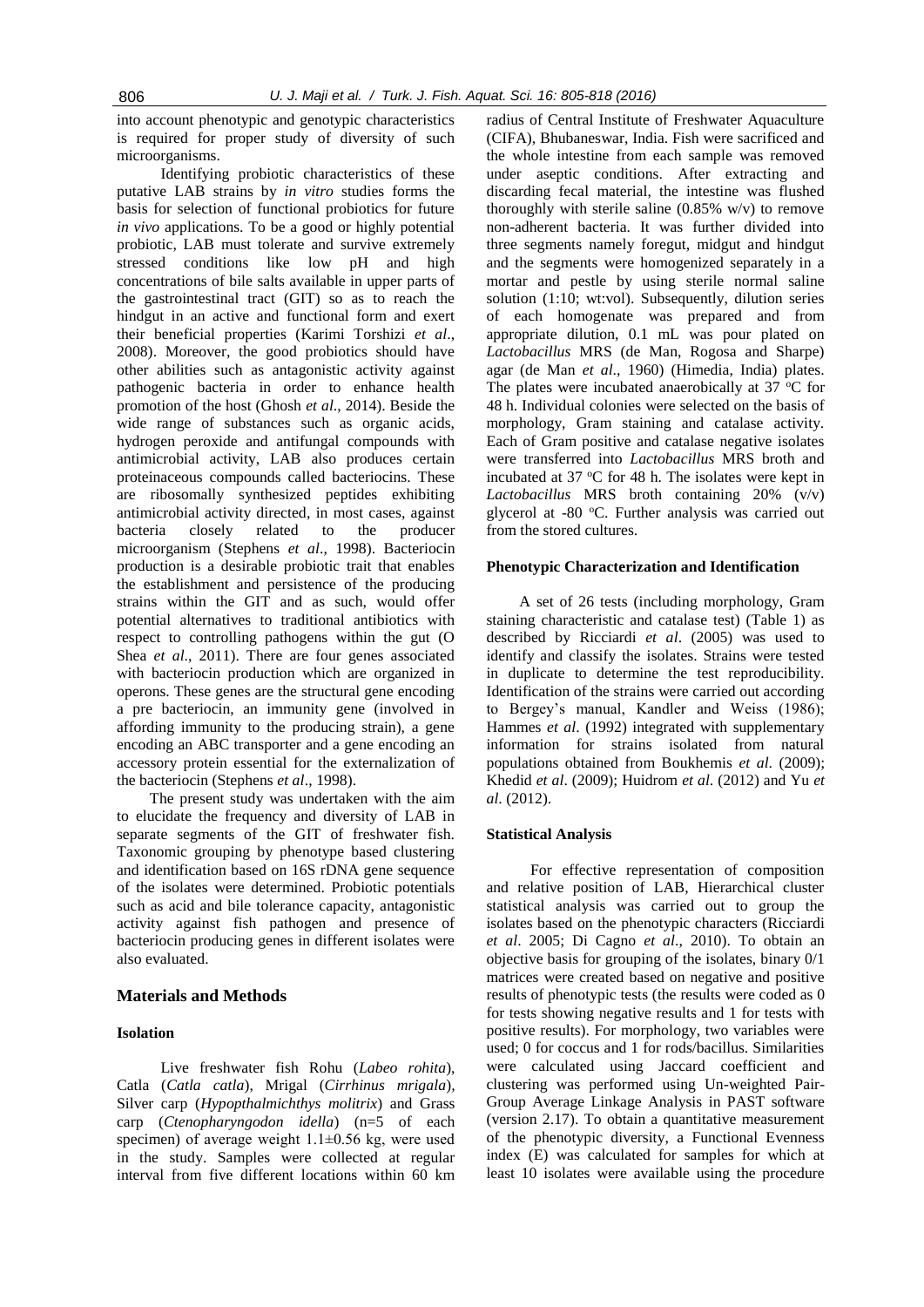*U. J. Maji et al. / Turk. J. Fish. Aquat. Sci. 16: 805-818 (2016)* 807

| Cluster No.        | C1           | C <sub>2</sub>           | C <sub>3</sub>           | C <sub>4</sub>                     | C <sub>5</sub>           | C <sub>6</sub> | C7             | C8                       | C9                       | C10                      | C11            | C12            | C13            | C14                      | C15                      | C16    | C17            | C18             |
|--------------------|--------------|--------------------------|--------------------------|------------------------------------|--------------------------|----------------|----------------|--------------------------|--------------------------|--------------------------|----------------|----------------|----------------|--------------------------|--------------------------|--------|----------------|-----------------|
| No. of isolates    | $\mathbf{1}$ | 1                        | $\overline{3}$           | 1                                  | 5                        | 1              | $\mathbf{1}$   | 5                        | $\overline{2}$           | $\overline{c}$           | $\mathbf{1}$   | $\tau$         | $\overline{2}$ | 3                        | 3                        | 1      | 2              | $\overline{35}$ |
|                    |              |                          |                          |                                    |                          |                |                |                          |                          |                          |                |                |                |                          |                          |        |                |                 |
| Morphology         | $\mathbf C$  | $\mathsf{C}$             | $\mathbf C$              | $\mathcal{C}$                      | B                        | B              | B              | B                        | B                        | $\mathbf B$              | B              | B              | $\bf{B}$       | $\mathbf B$              | B                        | B      | $\mathsf{C}$   | B               |
| $CO2$ from glucose |              |                          |                          |                                    | $^{+}$                   | $^{+}$         | $^{+}$         | $^{+}$                   | $+$                      | $^{+}$                   |                | $^{+}$         | $^{+}$         | $^{+}$                   | $+$                      |        |                | $^{+}$          |
| Growth at 15 °C    |              |                          |                          |                                    | $^{+}$                   | $^{+}$         | $^{+}$         | $+$                      | $+$                      | $\blacksquare$           |                |                |                |                          |                          |        | $^{+}$         | $^{+}$          |
| Growth at 45 °C    |              | $^{+}$                   | $^{+}$                   | $^{+}$                             |                          | $\overline{a}$ |                | $\ddot{}$                | $+$                      | $^{+}$                   | $^{+}$         | $^{+}$         | $^{+}$         | $+$ *                    |                          | $^{+}$ |                |                 |
| Arginine           |              |                          | $^{+}$                   | $^{+}$                             | $^{+}$                   | $^{+}$         | $^{+}$         |                          | $+$                      | $+$ *                    | $^{+}$         | $^{+}$         | $^{+}$         | $^{+}$                   | $^{+}$                   |        | $^{+}$         | $\rightarrow$   |
| dihydrolysis       |              |                          |                          |                                    |                          |                |                |                          |                          |                          |                |                |                |                          |                          |        |                |                 |
| Glucose            | $^{+}$       | $^{+}$                   | $^{+}$                   | $^{+}$                             | $^{+}$                   | $+$            | $^{+}$         | $^{+}$                   | $+$                      | $^{+}$                   | $^{+}$         | $+$            | $^{+}$         | $^{+}$                   | $+$                      | $^{+}$ |                | $^{+}$          |
| L-arabinose        | $^{+}$       | $\overline{\phantom{a}}$ | $^{+}$                   | $^{+}$                             | $\overline{\phantom{a}}$ | $^{+}$         | $\overline{a}$ | $^{+}$                   | $+$                      | $^{+}$                   | $^{+}$         | $+$ *          | $+$            |                          | $+$                      | W      | $^{+}$         | $^{+}$          |
| Galactose          |              | $^{+}$                   | $^{+}$                   | $^{+}$                             | $\mathbf{R}^*$           | $^{+}$         | $^{+}$         | $^{+}$                   | $\tilde{\phantom{a}}$    | $^{+}$                   | $^{+}$         | $^{+}$         | $^{+}$         | $^{+}$                   | $+$ *                    | $+$    |                | $+^*$           |
| Sucrose            |              |                          |                          |                                    |                          | $+$            |                | $+$ *                    | $+$                      | $^{+}$                   | $^{+}$         | $^{+}$         | $^{+}$         | $^{+}$                   | $+$                      | $^{+}$ | $^{+}$         | $^{+}$          |
| Lactose            |              |                          |                          | $^{+}$                             |                          |                | $^{+}$         |                          |                          | $^{+}$                   | $^{+}$         | W              |                | W                        | W                        | $+$    | $^{+}$         | $\mathbf{w}^*$  |
| Maltose            |              |                          |                          |                                    | $^{+}$                   | $^{+}$         | $+$            | $^{+}$                   | $+$                      | $^{+}$                   | $^{+}$         | $^{+}$         | $^{+}$         | $^{+}$                   | W                        | $^{+}$ | $^{+}$         | $^{+}$          |
| Mannitol           |              |                          |                          | $\ast$<br>$\overline{\phantom{a}}$ |                          |                |                |                          | ۰                        |                          |                | ۰              |                | ۰                        | W                        | $^{+}$ |                | $^{+}$          |
| Mannose            |              | $^{+}$                   | $^{+}$                   | $^{+}$                             |                          |                |                | $^{+}$                   | $+$                      | $+$ *                    |                | $^{+}$         | $^{+}$         | $^{+}$                   | $+$                      | $^{+}$ | $^{+}$         | $^{+}$          |
| Melezitose         |              |                          |                          | $^{+}$                             |                          |                |                |                          |                          | $\blacksquare$           |                | $+$ *          |                | $\overline{\phantom{a}}$ | $\overline{\phantom{0}}$ | $^{+}$ | $W^*$          | $^{+}$          |
| Melebiose          | $^{+}$       | $+$                      |                          | $\overline{a}$                     | $+^*$                    | $^{+}$         | $^{+}$         | $^{+}$                   | $+$                      | $+$ *                    | $^{+}$         | $\mathbf{R}^*$ |                | $+$                      | $+$ *                    | $^{+}$ | $^{+}$         | $\mathbf{w}^*$  |
| Raffinose          | W            |                          | $\overline{\phantom{a}}$ | W                                  | $\overline{\phantom{a}}$ | $+$            | $+$            | $\mathbf{R}^*$           | $\overline{\phantom{a}}$ | $^{+}$                   | $\overline{a}$ | $^{+}$         | $^{+}$         | $^{+}$                   | $+$                      | $+$    | $\mathbf{w}^*$ | $w^*$           |
| Ribose             |              | $^{+}$                   | $+$                      | $^{+}$                             | $+^*$                    | $+$            |                | $\overline{a}$           | $\overline{\phantom{0}}$ | $^{+}$                   | $^{+}$         | $+$            | $^{+}$         | $^{+}$                   | $+$                      | W      | $^{+}$         | $^{+}$          |
| Trehalose          | $^{+}$       | $^{+}$                   | $+$ *                    | $^{+}$                             |                          |                |                | $^{+}$                   |                          |                          |                | $\rightarrow$  |                |                          | $+$                      | W      | $^{+}$         | $^{+}$          |
| Dextrose           |              | $+$                      | $+$                      | $^{+}$                             | $+^*$                    | $+$            | $+$            | $^{+}$                   | $+$                      | $^{+}$                   | $^{+}$         | W              | W              | W                        | $W^*$                    | $+$    | $^{+}$         | $^{+}$          |
| Inositol           |              |                          | ٠                        |                                    |                          |                |                | w                        |                          | $+$ *                    | $^{+}$         | $\mathbf{R}^*$ | $^{+}$         | $^{+}$                   | $+$ *                    |        |                | $\mathbf{w}^*$  |
| Sorbitol           |              | $\overline{a}$           | $\mathbf{R}^*$           | $\overline{\phantom{a}}$           |                          |                |                |                          | ٠                        | $\mathbf{R}^*$           | $\overline{a}$ | $\mathbf{R}^*$ |                | $\overline{a}$           | $\overline{\phantom{a}}$ |        | W              | $^{+}$          |
| Salicin            | $^{+}$       | $+$                      | $+^*$                    | $^{+}$                             | $\overline{\phantom{a}}$ | ٠              | $^{+}$         | $\overline{\phantom{a}}$ | $+$                      | $\overline{\phantom{a}}$ | ٠              | $\mathbf{R}^*$ | W              | W                        | $\sim$                   | ۰      | $^{+}$         | $^{+}$          |
| Bile esculin       | $^{+}$       | $+$                      | $+$                      | $^{+}$                             | $^{+}$                   | $+$            | $+$            | $\mathbf{R}^*$           | $+$                      | $+$ *                    | $\sim$         | $\mathbf{R}^*$ | $\rightarrow$  | $\overline{\mathbf{r}}$  | $+$ *                    | ٠      | $^{+}$         | $^{+}$          |
| Growth in 2%       | $^{+}$       | $+$                      | $+$                      | $^{+}$                             | $^{+}$                   | $+$            | $^{+}$         | $^{+}$                   | $+$                      | $^{+}$                   | $^{+}$         | $+$            | $^{+}$         | $^{+}$                   | $+$                      | $^{+}$ | $^{+}$         | $^{+}$          |
| <b>NaCl</b>        |              |                          |                          |                                    |                          |                |                |                          |                          |                          |                |                |                |                          |                          |        |                |                 |
| Growth in 4%       | $^{+}$       | $^{+}$                   | $^{+}$                   | $^{+}$                             |                          | $^{+}$         | $^{+}$         |                          | $^{+}$                   | $^{+}$                   | $^{+}$         | $^{+}$         | $^{+}$         | $^{+}$                   | $+$                      | $^{+}$ |                | $^{+}$          |
| <b>NaCl</b>        |              |                          |                          |                                    |                          |                |                |                          |                          |                          |                |                |                |                          |                          |        |                |                 |
| Growth in 6%       | $^{+}$       |                          |                          |                                    |                          |                |                |                          |                          |                          | $^{+}$         | $^{+}$         |                | $^{+}$                   | $^{+}$                   |        |                | $^{+}$          |
| <b>NaCl</b>        |              |                          |                          |                                    |                          |                |                |                          |                          |                          |                |                |                |                          |                          |        |                |                 |

|  |  | Table 1. Phenotypic characteristics of the clusters of the LAB isolates from freshwater fish intestines |  |  |  |  |  |  |  |  |  |
|--|--|---------------------------------------------------------------------------------------------------------|--|--|--|--|--|--|--|--|--|
|--|--|---------------------------------------------------------------------------------------------------------|--|--|--|--|--|--|--|--|--|

 $\overline{C}$ = coccus; B= rods; -= negative;  $+$  = positive;  $*$  = properties differing among strains of same type; w= weakly positive

described by Troussellier and Legendre (1981).

Isolates were identified with ≥97% identity.

## **DNA Isolation, 16S rDNA Gene Amplification and Sequencing**

Genomic DNA was extracted as described previously by Abed (2013). 16S rDNA gene amplification was carried out using universal bacterial 16S rDNA primers; forward primer (5'- AAGAGTTTGATCCTGGCTCAG-3') and reverse primer (5'-GGTTACCTTGTTACGACTT-3') which amplified 1500 bp amplicons (Stanley *et al*., 1995). The PCR mixture contained 100 ng of DNA template, 20 pmol of each primer, 2.5 Mm of dNTPs, 1×PCR buffer and 0.75 units of Taq polymerase. PCR was performed under the following conditions: initial de naturation at 94  $^{\circ}$ C for 5 min, followed by 35 cycles of denaturation at 94  $\rm{°C}$  for 1 min, annealing at 49  $\rm{°C}$ for 2 min, extension at  $72$  °C for 2 min and final extension at  $72 \text{ °C}$  for  $7 \text{ min}$ . The PCR products were purified with purification kit (Fermentas, Europe) and subjected to partial DNA sequencing (Xcelris, India) of 900 bp containing V1, V2, V3, V4 and V5 variable regions.

The sequences were deposited in GenBank database. Sequence similarity searches were performed using the Basic Local Alignment Search Tool (BLAST) program. The partial 16S rDNA sequences determined in the present study and those available in GenBank database were analyzed.

## **Probiotic Characteristics**

## **Acid tolerance and Bile Tolerance Test**

The acid and bile tolerances of the LAB isolates were determined as described by Ren *et al*. (2014). For acid tolerance test, *Lactobacillus* MRS broth was adjusted to pH 3 by using 1N HCL and for determining the bile tolerance capacity of the isolates, *Lactobacillus* MRS broth with 0.3 % Ox bile (Himedia) was used. Both the test broths were inoculated with active cultures of LAB strains (1 %,  $v/v$ ) with initial bacterial concentration of  $10^9$  CFU  $mL^{-1}$  and incubated at 37 <sup>0</sup>C for 24 h. The viable number of LAB at pH 3 and 0.3% Ox bile were enumerated by pour plate count on MRS agar plate incubated at  $37^{\circ}$ °C for 48 h and compared to initial bacterial concentration.

## **Antagonistic Activity of the LAB Strains against**  *Aeromonas hydrophila*

The antagonistic activity of the isolates was determined using the well diffusion method (Srinu *et al*., 2013). The fish pathogen *Aeromonas hydrophila* isolated during outbreak period from experimental ponds of CIFA, Bhubaneswar, was used as the indicator strain and was lawn cultured in sterilie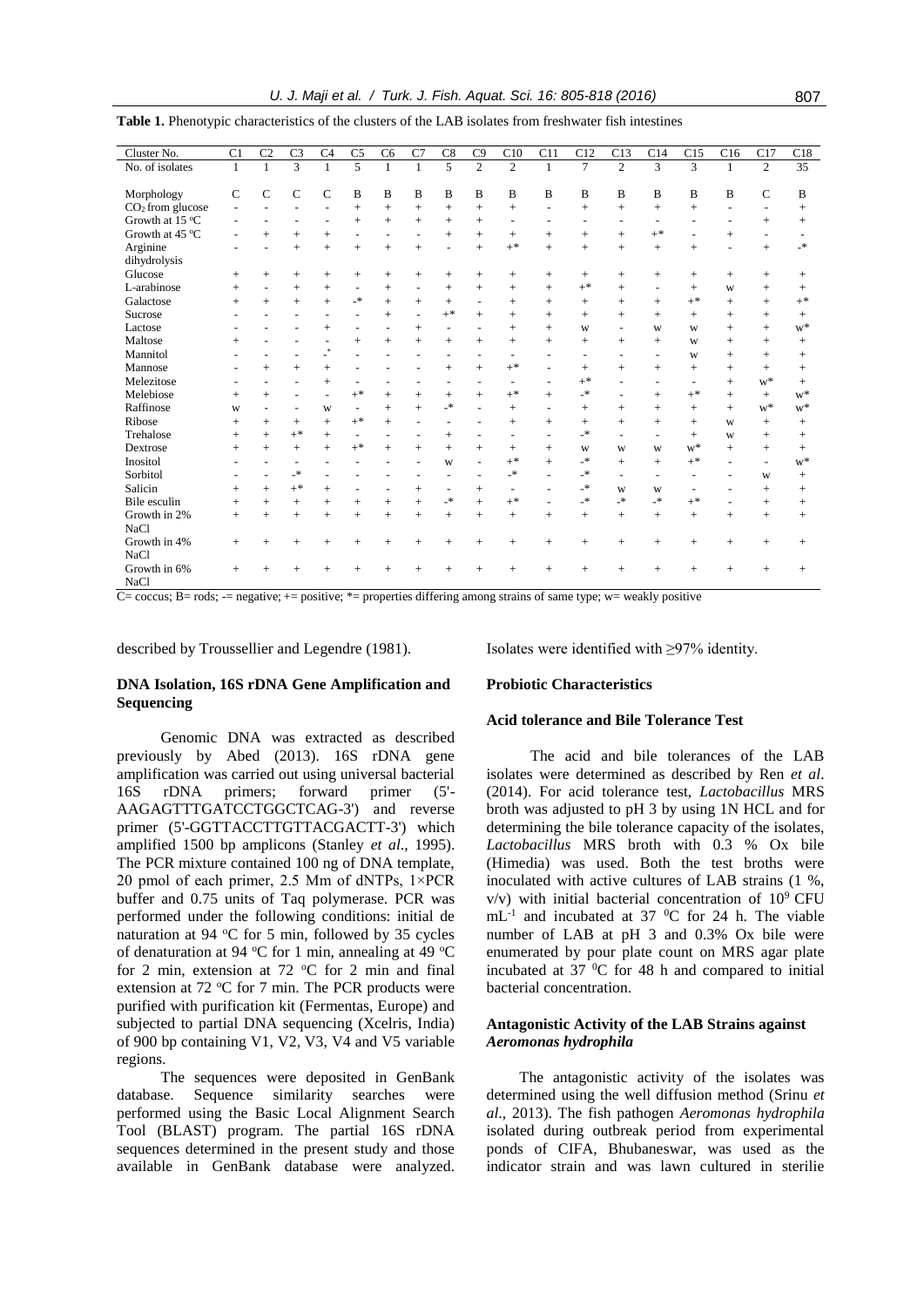Tryptic Soya Agar (TSA) (Himedia, India) plates with 6 mm diameter wells. 50 μL of filter sterilized supernatant obtained from each isolates of cell density  $10^9$  CFU mL<sup>-1</sup> was placed in the wells in TSA plates. After 24 h of incubation at 37  $\degree$ C, the diameter of the zone of inhibition surrounding each agar well was measured. To test the proteinaceous nature of the inhibitory substances, 10 μl of a proteolytic enzyme, trypsin (Sigma, Madrid) solution (10 mg/ml in distilled water) was added in the cell free supernatant of the isolates and subjected to antibacterial assay (Ben Omar *et al*., 2008). The absence of zone of inhibition indicated the trypsin sensisitivity or proteinaceous nature of the inhibitory substances.

#### **PCR Amplification of Known Bacteriocin Genes**

PCR amplifications of genes involved in different bacteriocin production such as plantaricin (plnA, plnB, plnC, plnD, plnEF, plnI, plnJ, plnK, plnG, plnN genes) and plantaricin NC8 (tested for *Lactobacillus plantarum*, *L. pentosus*, *L. fermentum*, *L. brevis*), reuterin (for *L. reuteri*), salivaricin P (for *L. salivarius*), enterocin (for *Enterococcus faecium* and *E*. *durans*), pediocin PA-1 (for *Pediococcus pentosaceus* and *P. acidilactici*) and leucocin A (for *Weissella paramesenteroides* and *W. cibaria*) were carried out using the primers and conditions as described previously (du Toit *et al*., 2000; Barrett *et al*., 2007; Xiraphi *et al*., 2007; Ben Omar *et al*., 2008; Cadieux *et al*., 2008; Mlalazi *et al*. 2011). PCR products were separated by electrophoresis using a 2% agarose gel and 1×trisborate-EDTA buffer as described by Sambrook *et al*. (1989).

#### **Results**

#### **Preliminary Identification**

A total 76 number of strains were isolated and were considered to be LAB based on their positive Grams reaction, absence of motility, absence of spore formation and absence of catalase activity. The microorganisms were eventually grouped according to cell shape, as cocci and rods. 61 of 76 isolates found to be the rod-shaped strains were presumptively determined as derivatives of the genus *Lactobacillus.*  Out of 8 coccus shaped isolates, 6 showed typical tetrad cell arrangement; therefore, they were tentatively referred to as *Pediococcus.* Moreover, 7 isolates showed typical lenticular or spherical shapes.

## **Phenotypic Characterization and Statistical Analysis**

The isolates were characterized and identified by using 26 phenotypic tests. Based on phenotypic characters the dendrogram was constructed (Figure 1). The phenotypic characteristics of each cluster are shown in Table 1. 18 different LAB clusters were

identified at 78 % similarity level. There were 7 major clusters (containing three or more strains) and 11 minor clusters (4, two member cluster and 7 one member clusters) containing different strains of *L. plantarum*, *L*. *fermentum*, *L*. *delbrueckii* subsp. *bulgaricus*, *L*. *brevis*, *L*. *salivarius*, *P. pentosaceus*, *P*. *acidilactici*, *W. paramesenteroides*, *W*. *cibaria* and *E. faecium.* SM66 belonging to the genus *Pediococcus* could not be identified to species level. Within the clusters, the profiles were not identical but very similar. All the strains fermented glucose and grew at 2%, 4% and 6.5% NaCl. Most of the samples showed high phenotypic diversity with value of E, 0.772, 0.768 and 0.750 for Rohu, Mrigal and Catla respectively. (E can assume values between 0, for samples with no diversity, and 1, for samples with maximum diversity).

#### **16S rDNA Gene Sequencing and Identification**

The BLASTN search with partial sequence of 16S rDNA of all the isolates resulted in several hits having significant similarity with different LAB species. The percentage of similarity varied within the range of 97% to 100%. The identification of all the isolates along with accession number is shown in Table 2. *L. pentosus*, *L. reuteri* and *E. durans* were the species identified in addition to 10 species characterized and identified phenotypically. The frequency (%) of different isolates is shown in Figure  $\mathcal{L}$ 

## **Probiotic Properties**

## **Acid Tolerance and Bile Tolerance Test**

Acid and bile tolerance of the isolates is shown in Table 2. Most of the isolates, after 3 h of exposure to pH 3, showed a good survival with viability rate varying within the range of  $10^5$  to  $10^8$  CFU mL<sup>-1</sup>. The strains could also quite effectively survive and tolerate bile concentration of 0.3% even after 24 h of exposure.

## **Antagonistic Activity of the LAB Strains against** *A. hydrophila*

All the isolates of LAB except *L. brevis* SM54, *E. faecium* SM67, *E. durans* SM68 and *W. cibaria*  SM74 showed antimicrobial activity against *A. hydrophila* with zone of inhibition varying within range of 11 mm to 20 mm in diameter (Table 2). In all the strains of *L. plantarum* along with *L. pentosus* SM35, *L. fermentum* SM51, *L. brevis* SM56, *L. salivarius* SM61, *P. pentosaceus* SM62, *P. acidilactici* SM64, *P. acidilactici* SM66 and all the strains of *W. paramesenteroides*, antimicrobial activity disappeared after addition of trypsin indicating the proteinaceous nature of the inhibitor.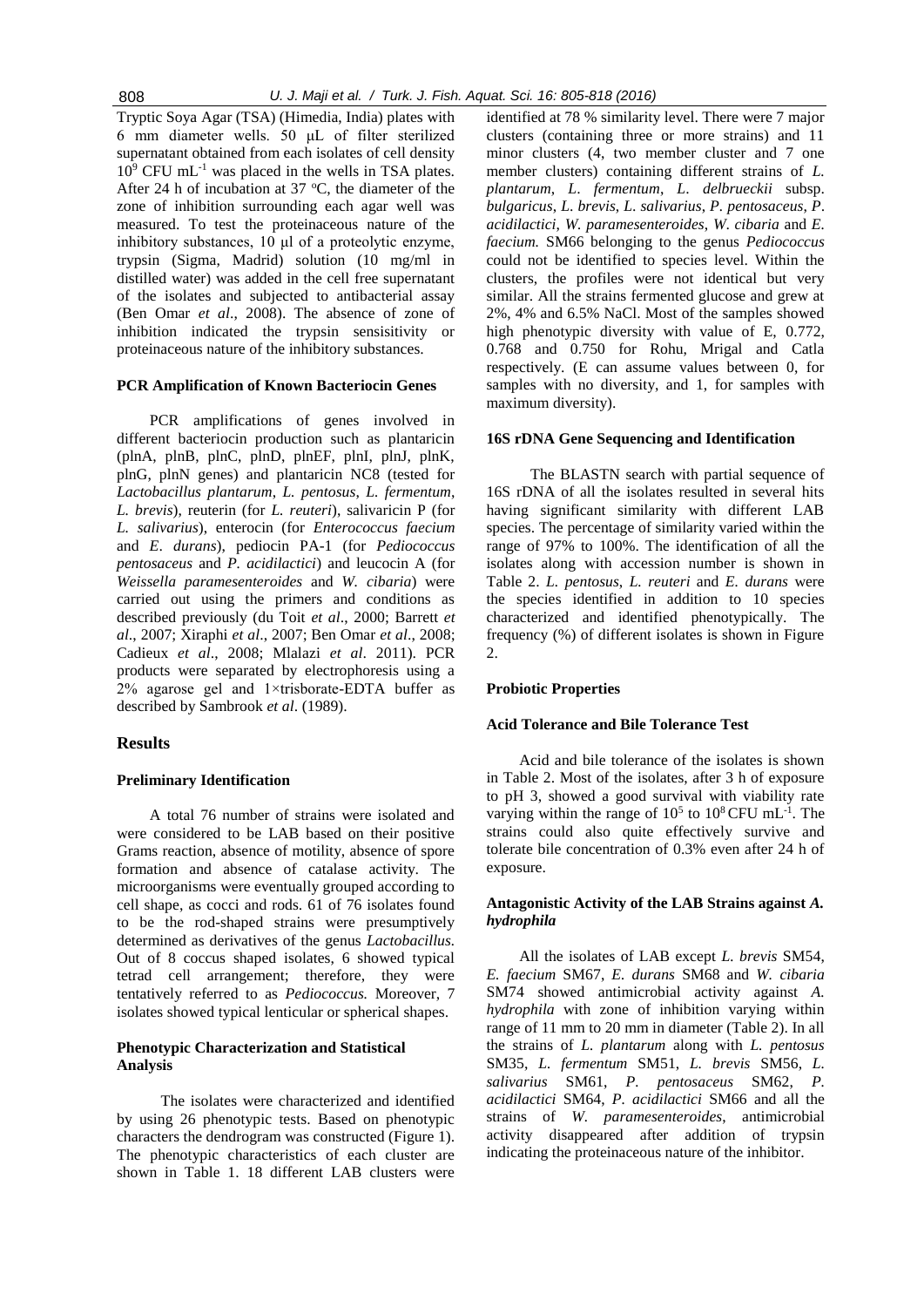

**Figure 1.** Dendrogram showing similarities and identifications based on phenotypic tests of 76 isolates of Lactic acid bacteria. Similarities were calculated using Jaccard coefficients and grouping was done by Hierarchical cluster analysis using Un-weighted Pair-Group Average Linkage Analysis. Clusters (C1 to C18) were established at 78% similarity level. Source of isolation is indicated within brackets. fg: foregut; mg: midgut; hg: hindgut.

#### **Detection of Bacteriocin Gene**

All the genes of the plantaricin cluster (plnA, plnB, plnC, plnD, plnEF, plnI, plnJ, plnK, plnG, plnN genes) were detected in all the 34 isolates of *L. plantarum* including *L. pentosus* SM35 (Figure 3A). Besides carrying all the genes of the plantaricin cluster, isolate *L. plantarum* SM33 was also found to be positive for plantaricin NC8 structural gene (Figure 3B). Similarly, *L. fermentum* isolate SM51 showed all the genes of the plantaricin cluster and in *L. brevis*  isolate SM56 all the genes of plantaricin cluster were present except plnC. Bacteriocin, salivaricin P structural gene was detected in *L. salivarius* isolate SM61 (Figure 3C). Isolates SM62, SM64 and SM66 belonging to the genus *Pediococcus*, tested positive for pediocin PA-1. All the strains of *W. paramesenteroides viz.* isolates SM69, SM71, SM72, SM73 and *W. cibaria* isolate SM74 tested positive for presence of bacteriocin, leucocin A gene. However, isolate *L. reuteri* SM60 did not test positive for presence of reuterin gene and isolates *E. faecium* and *E. durans* did not show the presence of enterocin genes.

#### **Discussion**

It is evident from the present study that the occurrence of LAB is more frequent in the hindgut (40%) followed by midgut (37%) and less frequent in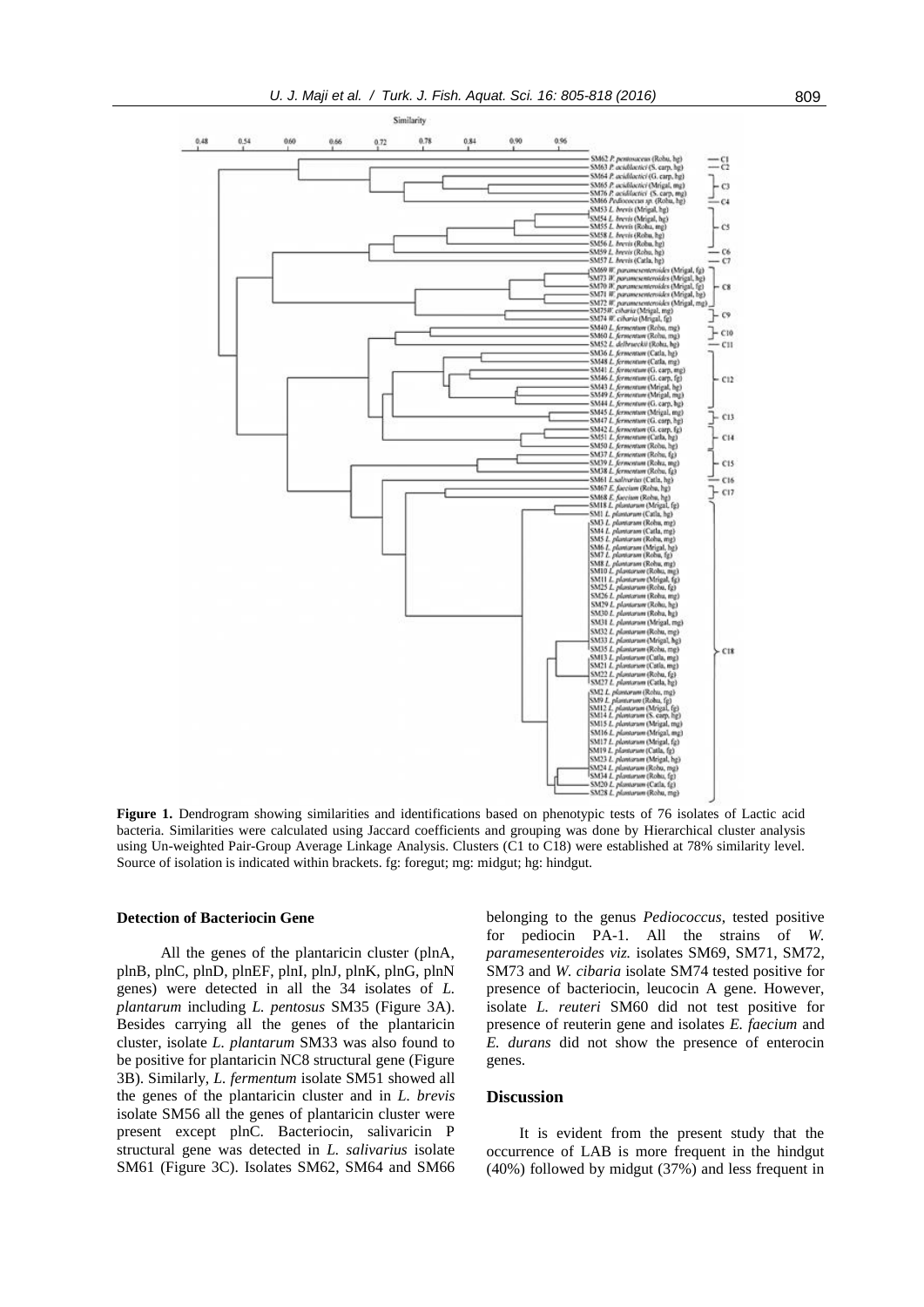**Table 2.** Identification based on 16S rDNA gene sequence (with accession numbers), acid and bile tolerance capacity in form of viable count in CFU mL-1 and antagonistic effect against *A. hydrophila* in form of zone of inhibition of LAB isolates

| Isolates with accession<br>numbers                 | Initial<br>count<br>(CFU | Viable count at<br>pH3 after 3h<br>$(CFUmL^{-1})$ | Viable count at pH3<br>after 24h ( $CFUmL^{-1}$ ) | Viable count at 0.3%<br>bile after 24h<br>$(CFUmL^{-1})$ | Zone of inhibition (in mm)<br>$\pm$ SEM against A.<br>hydrophila |
|----------------------------------------------------|--------------------------|---------------------------------------------------|---------------------------------------------------|----------------------------------------------------------|------------------------------------------------------------------|
|                                                    | $mL^{-1}$                |                                                   |                                                   |                                                          |                                                                  |
| L. plantarum subsp.<br>plantarum SM1<br>(KJ690717) | 10 <sup>9</sup>          | 10 <sup>7</sup>                                   | 10 <sup>1</sup>                                   | $10^{5}$                                                 | $16.16 \pm 0.16$                                                 |
| L. plantarum SM2<br>(KJ690718)                     | 10 <sup>9</sup>          | 10 <sup>7</sup>                                   | $10^{3}$                                          | 10 <sup>6</sup>                                          | 15.00±0.28                                                       |
| L. plantarum SM3<br>(KJ690719)                     | 10 <sup>9</sup>          | $10^{8}$                                          | $10^4\,$                                          | 10 <sup>6</sup>                                          | 14.93±0.23                                                       |
| L. plantarum SM4<br>(KJ729071)                     | 10 <sup>9</sup>          | $10^{8}$                                          | $10^{3}$                                          | 10 <sup>7</sup>                                          | $17.10 \pm 0.20$                                                 |
| L. plantarum SM5<br>(KJ690720)                     | 10 <sup>9</sup>          | $10^{8}$                                          | $10^{3}$                                          | 10 <sup>7</sup>                                          | $14.43 \pm 0.23$                                                 |
| L. plantarum SM6<br>(KJ690721)                     | 10 <sup>9</sup>          | $10^{8}$                                          | $10^{3}$                                          | $10^{7}$                                                 | 15.36±0.18                                                       |
| L. plantarum SM7<br>(KJ690722)                     | 10 <sup>9</sup>          | $10^{8}$                                          | $10^{3}$                                          | 10 <sup>7</sup>                                          | $14.16 \pm 0.16$                                                 |
| L. plantarum SM8<br>(KJ690723)                     | 10 <sup>9</sup>          | 10 <sup>7</sup>                                   | $10^{3}$                                          | 10 <sup>8</sup>                                          | 19.10±0.26                                                       |
| L. plantarum SM9<br>(KJ690724)                     | 10 <sup>9</sup>          | 10 <sup>8</sup>                                   | 10 <sup>6</sup>                                   | 10 <sup>8</sup>                                          | $17.23 \pm 0.28$                                                 |
| L. plantarum SM10<br>(KJ690725)                    | 10 <sup>9</sup>          | 10 <sup>7</sup>                                   | 10 <sup>4</sup>                                   | 10 <sup>8</sup>                                          | $16.00 \pm 0.17$                                                 |
| L. plantarum SM11<br>(KJ690726)                    | 10 <sup>9</sup>          | $10^{3}$                                          | no growth                                         | $10^{5}$                                                 | 14.96±0.20                                                       |
| L. plantarum SM12<br>(KJ690727)                    | 10 <sup>9</sup>          | 10 <sup>8</sup>                                   | 10 <sup>6</sup>                                   | 10 <sup>7</sup>                                          | $18.20 \pm 0.32$                                                 |
| L. plantarum SM13<br>(KJ690728)                    | 10 <sup>9</sup>          | $10^{8}$                                          | 10 <sup>3</sup>                                   | 10 <sup>8</sup>                                          | $15.03 \pm 0.29$                                                 |
| L. plantarum SM14<br>(KJ690729)                    | 10 <sup>9</sup>          | $10^{8}$                                          | $10^{3}$                                          | $10^{5}$                                                 | $15.73 \pm 0.21$                                                 |
| L. plantarum SM15                                  | 10 <sup>9</sup>          | $10^8\,$                                          | 10 <sup>3</sup>                                   | 10 <sup>7</sup>                                          | $16.00 \pm 0.35$                                                 |
| (KJ690730)<br>L. plantarum SM16                    | 10 <sup>9</sup>          | 10 <sup>8</sup>                                   | 10 <sup>6</sup>                                   | 10 <sup>8</sup>                                          | $20.03 \pm 0.20$                                                 |
| (KJ690731)<br>L. plantarum SM17                    | 10 <sup>9</sup>          | 10 <sup>8</sup>                                   | 10 <sup>5</sup>                                   | 10 <sup>7</sup>                                          | $17.06 \pm 0.38$                                                 |
| (KJ690732)<br>L. plantarum SM18                    | 10 <sup>9</sup>          | $10^{8}$                                          | 10 <sup>5</sup>                                   | 10 <sup>7</sup>                                          | $15.03 \pm 0.31$                                                 |
| (KJ690733)<br>L. plantarum SM19                    | 10 <sup>9</sup>          | $10^{8}$                                          | $10^{4}$                                          | $10^{5}$                                                 | 14.90±0.34                                                       |
| (KJ690734)<br>L. plantarum SM20                    | 10 <sup>9</sup>          | $10^{8}$                                          | 10 <sup>3</sup>                                   | 10 <sup>3</sup>                                          | $20.06 \pm 0.31$                                                 |
| (KJ690735)<br>L. plantarum SM21                    | 10 <sup>9</sup>          | $10^{8}$                                          | $10^{5}$                                          | $10^{4}$                                                 | $17.20 \pm 0.20$                                                 |
| (KJ690736)<br>L. plantarum SM22                    | 10 <sup>9</sup>          | $10^8\,$                                          | 10 <sup>4</sup>                                   | $10^{4}$                                                 | $13.23 \pm 0.14$                                                 |
| (KJ690737)<br>L. plantarum SM23<br>(KJ690738)      | 10 <sup>9</sup>          | 10 <sup>7</sup>                                   | 10 <sup>6</sup>                                   | 10 <sup>7</sup>                                          | $17.10 \pm 0.23$                                                 |
| L. plantarum SM24<br>(KJ690739)                    | 10 <sup>9</sup>          | $10^{8}$                                          | 10 <sup>3</sup>                                   | 10 <sup>3</sup>                                          | $16.70 \pm 0.20$                                                 |
| L. plantarum SM25<br>(KJ690740)                    | 10 <sup>9</sup>          | $10^{3}$                                          | no growth                                         | 10 <sup>6</sup>                                          | 14.10±0.27                                                       |
| L. plantarum SM26<br>(KJ690741)                    | 10 <sup>9</sup>          | $10^{3}$                                          | no growth                                         | $10^{6}$                                                 | $13.00 \pm 0.11$                                                 |
| L. plantarum SM27<br>(KJ690742)                    | 10 <sup>9</sup>          | 10 <sup>8</sup>                                   | $10^4$                                            | 10 <sup>4</sup>                                          | 19.10±0.20                                                       |
| L. plantarum SM28<br>(KJ690743)                    | 10 <sup>9</sup>          | $10^{7}$                                          | $10^{3}$                                          | $10^{6}$                                                 | $16.16 \pm 0.17$                                                 |
| L. plantarum SM29<br>(KJ690744)                    | 10 <sup>9</sup>          | $10^{3}$                                          | no growth                                         | 10 <sup>7</sup>                                          | $15.20 \pm 0.25$                                                 |
| L. plantarum SM30<br>(KJ690745)                    | 10 <sup>9</sup>          | $10^{7}$                                          | $10^{4}$                                          | 10 <sup>7</sup>                                          | $16.16 \pm 0.28$                                                 |
| L. plantarum SM31                                  | 10 <sup>9</sup>          | 10 <sup>8</sup>                                   | 10 <sup>6</sup>                                   | 10 <sup>7</sup>                                          | $17.03 \pm 0.26$                                                 |
| (KJ690746)<br>L. plantarum SM32<br>(KJ690747)      | 10 <sup>9</sup>          | $10^{3}$                                          | no growth                                         | 10 <sup>4</sup>                                          | $16.10 \pm 0.20$                                                 |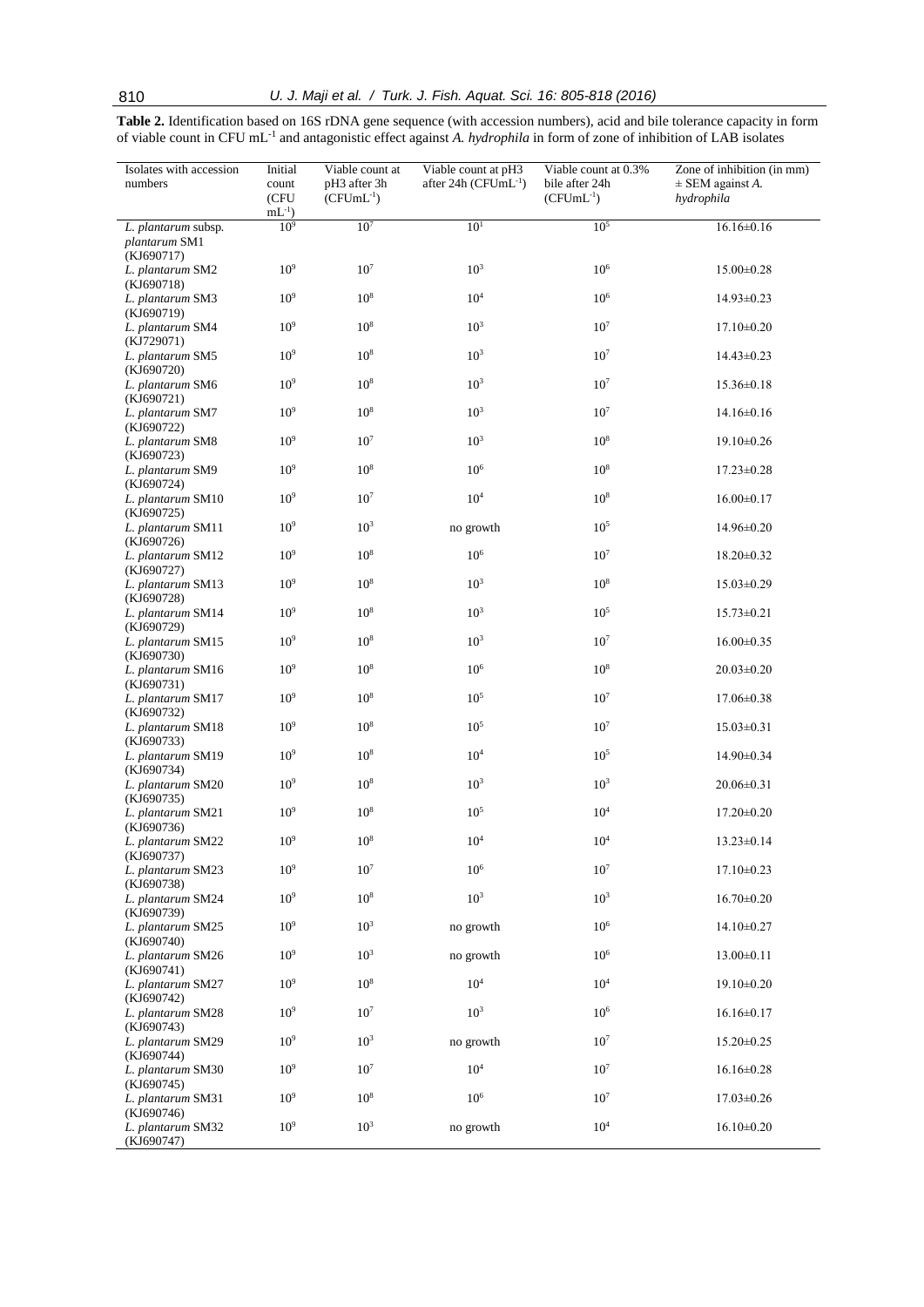## **Table 2.** Continued.

| Isolates with accession<br>numbers                     | Initial<br>count<br>(CFU     | Viable count at<br>pH3 after 3h<br>$(CFUmL^{-1})$ | Viable count at<br>pH3 after 24h<br>$(CFUmL^{-1})$ | Viable count at $\overline{0.3\%}$<br>bile after 24h<br>$(CFUmL^{-1})$ | Zone of inhibition (in<br>$mm) \pm$ SEM against A.<br>hydrophila |
|--------------------------------------------------------|------------------------------|---------------------------------------------------|----------------------------------------------------|------------------------------------------------------------------------|------------------------------------------------------------------|
| L. plantarum SM33                                      | $mL^{-1}$<br>10 <sup>9</sup> | 10 <sup>8</sup>                                   | 10 <sup>7</sup>                                    | $10^{8}$                                                               | $18.33 \pm 0.24$                                                 |
| (KJ690748)                                             | $10^9$                       | $10^{3}$                                          |                                                    | 10 <sup>6</sup>                                                        |                                                                  |
| L. plantarum SM34<br>(KJ690749)                        |                              |                                                   | no growth                                          |                                                                        | $16.90 \pm 0.30$                                                 |
| L. pentosus SM35<br>(KJ690750)                         | 10 <sup>9</sup>              | 10 <sup>8</sup>                                   | $10^{5}$                                           | $10^6\,$                                                               | $16.30 \pm 0.15$                                                 |
| L. fermentum SM36<br>(KJ690751)                        | 10 <sup>9</sup>              | 10 <sup>5</sup>                                   | $10^{2}$                                           | $10^{2}$                                                               | $15.06 \pm 0.23$                                                 |
| L. fermentum SM37<br>(KJ690752)                        | 10 <sup>9</sup>              | 10 <sup>5</sup>                                   | no growth                                          | 10 <sup>2</sup>                                                        | $11.03 \pm 0.21$                                                 |
| L. fermentum SM38<br>(KJ690753)                        | 10 <sup>9</sup>              | 10 <sup>7</sup>                                   | no growth                                          | no growth                                                              | 13.10±0.29                                                       |
| L. fermentum SM39                                      | 10 <sup>9</sup>              | 10 <sup>5</sup>                                   | 10 <sup>3</sup>                                    | $10^{4}$                                                               | 13.26±0.33                                                       |
| (KJ690754)<br>L. fermentum SM40                        | $10^9$                       | 10 <sup>4</sup>                                   | no growth                                          | $10^{5}$                                                               | $12.40 \pm 0.20$                                                 |
| (KJ690755)<br>L. fermentum SM41                        | 10 <sup>9</sup>              | $10^7$                                            | $10^{5}$                                           | $10^{4}$                                                               | $13.03 \pm 0.31$                                                 |
| (KJ690756)<br>L. fermentum SM42                        | 10 <sup>9</sup>              | 10 <sup>7</sup>                                   | 10 <sup>6</sup>                                    | 10 <sup>5</sup>                                                        | $11.13 \pm 0.24$                                                 |
| (KJ690757)<br>L. fermentum SM43                        | $10^{8}$                     | $10^6\,$                                          | $10^{5}$                                           | no growth                                                              | $15.10 \pm 0.20$                                                 |
| (KJ690758)<br>L. fermentum SM44                        | 10 <sup>8</sup>              | $10^{6}$                                          | $10^{5}$                                           | no growth                                                              | 15.26±0.26                                                       |
| (KJ690759)                                             | 10 <sup>9</sup>              | 10 <sup>7</sup>                                   | $10^{5}$                                           | $10^{5}$                                                               |                                                                  |
| L. fermentum SM45<br>(KJ690760)                        |                              |                                                   |                                                    |                                                                        | 13.00±0.28                                                       |
| L. fermentum SM46<br>(KJ690761)                        | 10 <sup>9</sup>              | 10 <sup>7</sup>                                   | 10 <sup>6</sup>                                    | 10 <sup>4</sup>                                                        | $14.13 \pm 0.24$                                                 |
| L. fermentum SM47<br>(KJ690762)                        | 10 <sup>9</sup>              | 10 <sup>7</sup>                                   | $10^{5}$                                           | 10 <sup>4</sup>                                                        | $12.10 \pm 0.37$                                                 |
| L. fermentum SM48<br>(KJ690763)                        | 10 <sup>7</sup>              | 10 <sup>5</sup>                                   | no growth                                          | $10^{5}$                                                               | $13.03 \pm 0.31$                                                 |
| L. fermentum SM49<br>(KJ690764)                        | 10 <sup>8</sup>              | 10 <sup>5</sup>                                   | no growth                                          | 10 <sup>5</sup>                                                        | $14.83 \pm 0.16$                                                 |
| L. fermentum SM50<br>(KJ690765)                        | 10 <sup>9</sup>              | 10 <sup>5</sup>                                   | $10^{2}$                                           | no growth                                                              | $12.00 \pm 0.23$                                                 |
| L. fermentum SM51                                      | 10 <sup>9</sup>              | 10 <sup>7</sup>                                   | 10 <sup>6</sup>                                    | 10 <sup>6</sup>                                                        | $16.13 \pm 0.18$                                                 |
| (KJ729045)<br>L. delbrueckii subsp.                    | 10 <sup>9</sup>              | 10 <sup>6</sup>                                   | $10^{4}$                                           | 10 <sup>4</sup>                                                        | $13.23 \pm 0.23$                                                 |
| bulgaricus SM52<br>(KJ729046)                          |                              |                                                   |                                                    |                                                                        |                                                                  |
| L. brevis SM53 (KJ729047)                              | 10 <sup>9</sup>              | 10 <sup>5</sup>                                   | $10^{3}$                                           | 10 <sup>7</sup>                                                        | $13.00 \pm 0.28$                                                 |
| L. brevis SM54 (KJ729048)                              | 10 <sup>9</sup>              | $10^{3}$                                          | no growth                                          | 10 <sup>6</sup>                                                        | no inhibition zone                                               |
| L. brevis SM55 (KJ729049)                              | 10 <sup>9</sup>              | 10 <sup>3</sup>                                   | no growth                                          | 10 <sup>7</sup>                                                        | $10.90 \pm 0.27$                                                 |
| L. brevis SM56 (KJ729050)                              | 10 <sup>9</sup>              | $10^{3}$                                          | no growth                                          | 10 <sup>7</sup>                                                        | $16.10 \pm 0.20$                                                 |
| L. brevis SM57 (KJ729051)                              | 10 <sup>9</sup>              | 10 <sup>3</sup>                                   | no growth                                          | 10 <sup>7</sup>                                                        | $14.10 \pm 0.32$                                                 |
|                                                        |                              |                                                   |                                                    |                                                                        |                                                                  |
| L. brevis SM58 (KJ729052)                              | 10 <sup>9</sup>              | $10^{3}$                                          | no growth                                          | $10^{6}$                                                               | $13.06 \pm 0.17$                                                 |
| <i>L. brevis</i> SM59 (KJ729053)                       | 10 <sup>9</sup>              | 10 <sup>3</sup>                                   | no growth                                          | 10 <sup>6</sup>                                                        | $15.13 \pm 0.24$                                                 |
| <i>L. reuteri SM60</i> (KJ729054)                      | $10^9$                       | $10^5$                                            | no growth                                          | 10 <sup>4</sup>                                                        | $13.00 \pm 0.28$                                                 |
| L. salivarius<br>SM61(KJ729055)                        | 10 <sup>9</sup>              | 10 <sup>7</sup>                                   | $10^{5}$                                           | no growth                                                              | $16.13 \pm 0.24$                                                 |
| P. pentosaceus SM62<br>(KJ729056)                      | 10 <sup>9</sup>              | 10 <sup>1</sup>                                   | no growth                                          | $10^{2}$                                                               | 12.06±0.29                                                       |
| P. pentosaceus SM63<br>(KJ729057)                      | 10 <sup>9</sup>              | $10^{6}$                                          | $10^{2}$                                           | 10 <sup>7</sup>                                                        | $14.20 \pm 0.20$                                                 |
| P. pentosaceus SM64                                    | 10 <sup>9</sup>              | 10 <sup>7</sup>                                   | 10 <sup>4</sup>                                    | 10 <sup>7</sup>                                                        | $15.10 \pm 0.20$                                                 |
| (KJ729058)<br>P. acidilactici SM65<br>(KJ729059)       | 10 <sup>9</sup>              | 10 <sup>6</sup>                                   | $10^{2}$                                           | 10 <sup>7</sup>                                                        | $15.03 \pm 0.31$                                                 |
| P. acidilactici SM66<br>(KJ729060)                     | 10 <sup>9</sup>              | 10 <sup>6</sup>                                   | no growth                                          | 10 <sup>6</sup>                                                        | 13.10±0.37                                                       |
| E. faecium SM67                                        | 10 <sup>9</sup>              | $10^{3}$                                          | no growth                                          | $10^{2}$                                                               | no inhibition zone                                               |
| (KJ729061)                                             |                              |                                                   |                                                    |                                                                        |                                                                  |
| E. durans SM68 (KJ729062)<br>W. paramesenteroides SM69 | $10^9$<br>10 <sup>8</sup>    | 10<br>$10^{2}$                                    | no growth<br>no growth                             | no growth<br>no growth                                                 | no inhibition zone<br>$13.10 \pm 0.30$                           |
| (KJ729063)<br>W. paramesenteroides SM70                | 10 <sup>8</sup>              | $10^{5}$                                          | no growth                                          | $10^{2}$                                                               | $12.10 \pm 0.20$                                                 |
| (KJ729064)                                             |                              |                                                   |                                                    |                                                                        |                                                                  |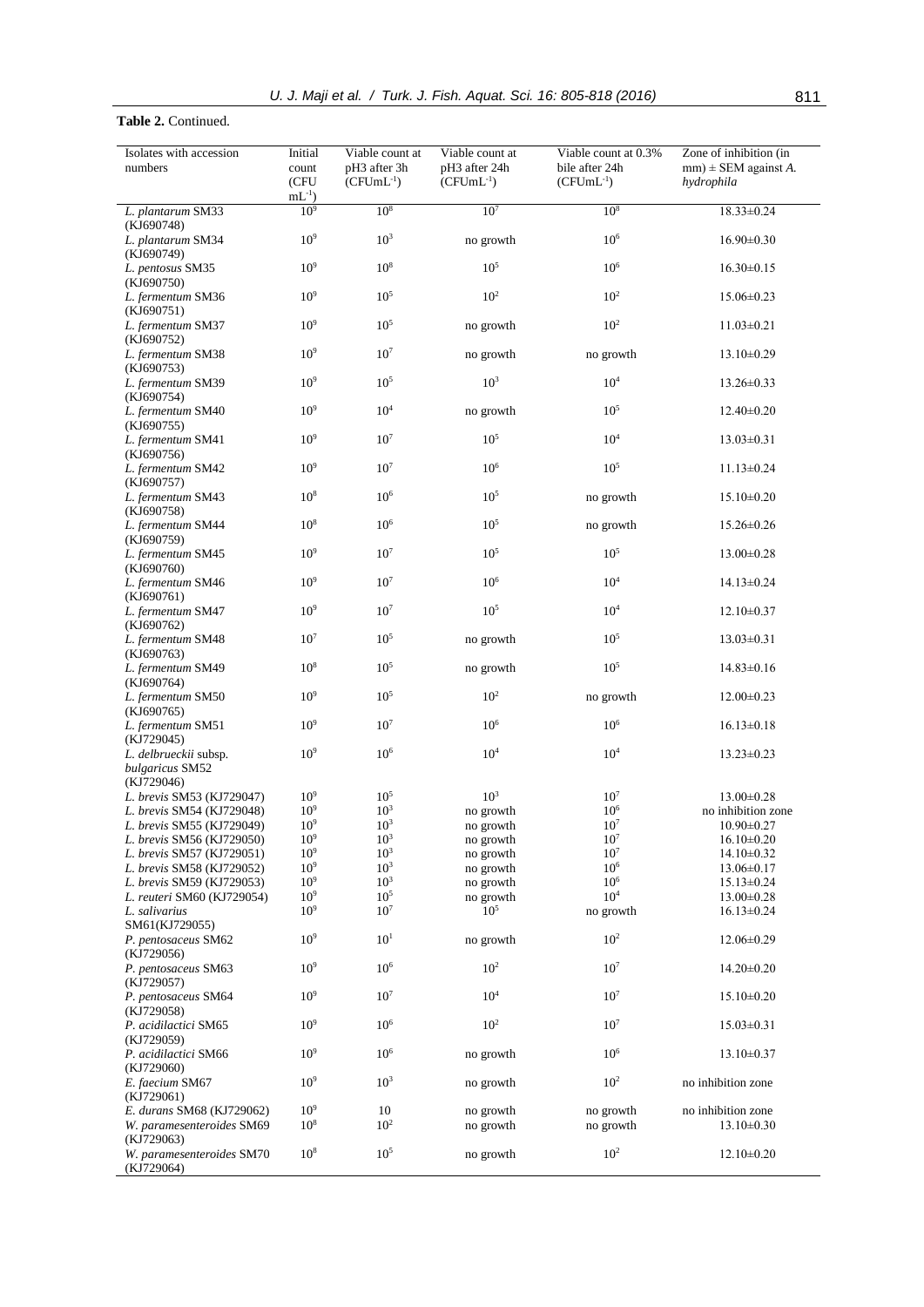#### **Table 2.** Continued.

| Isolates with             | Initial count   | Viable count    | Viable count at           | Viable count at | Zone of inhibition (in |
|---------------------------|-----------------|-----------------|---------------------------|-----------------|------------------------|
| accession numbers         | $(CFU mL^{-1})$ | at pH3 after    | pH <sub>3</sub> after 24h | 0.3%            | $mm) \pm SEM$ against  |
|                           |                 | 3h              | $(CFUmL^{-1})$            | bile after 24h  | A. hydrophila          |
|                           |                 | $(CFUmL^{-1})$  |                           | $(CFUmL^{-1})$  |                        |
| W. paramesenteroides SM71 | 10 <sup>8</sup> | $10^{5}$        | no growth                 | no growth       | $13.13 \pm 0.24$       |
| (KJ729065)                |                 |                 |                           |                 |                        |
| W. paramesenteroides SM72 | 10 <sup>8</sup> | 10 <sup>2</sup> | no growth                 | no growth       | $13.36 \pm 0.18$       |
| (KJ729066)                |                 |                 |                           |                 |                        |
| W. paramesenteroides SM73 | 10 <sup>8</sup> | $10^{5}$        | no growth                 | $10^{2}$        | $11.00 \pm 0.28$       |
| (KJ729067)                |                 |                 |                           |                 |                        |
| W. cibaria SM74           | 10 <sup>8</sup> | $10^{6}$        | no growth                 | $10^{2}$        | no inhibition zone     |
| (KJ729068)                |                 |                 |                           |                 |                        |
| W. cibaria SM75           | 10 <sup>8</sup> | $10^{6}$        | no growth                 | $10^{2}$        | $12.33 \pm 0.24$       |
| (KJ729069)                |                 |                 |                           |                 |                        |
| P. pentosaceus SM76       | 10 <sup>9</sup> | 10 <sup>5</sup> | $10^{3}$                  | $10^{7}$        | $13.13 \pm 0.29$       |
| (KJ729070)                |                 |                 |                           |                 |                        |



**Figure 2.** Frequency (%) of Lactic acid bacteria isolated from freshwater fish intestines.

the foregut (23%) of the intestine of freshwater fish. Similar results have been shown by Ayo Olalusi *et al*. (2012) and Jankauskiene (2002) who reported frequency of LAB higher in the midgut and hindgut region than observed in the foregut region of *Clarias gariepinus* and *Cyprinus carpio* respectively. It is known that LAB are associated with habitats rich in nutrients. Carbohydrates remain accumulated in the mid and hind segments of fish digestive tract (Jankauskiene, 2002). Moreover, earlier findings have shown that in general, the pH in the intestinal bulb and foregut region of Rohu, Catla and Mrigal varied within the range of 6.8 to 7.1 whereas pH in the hindgut region of these fish varied within the range of 6.2 to 6.5 which is favorable for the growth of LAB (Singh, 1985). A rich nutrient and low pH environment could be an explanation for a more frequent occurrence of LAB in the hindgut of these freshwater fish. Similarly, studies have shown that in general, pH of different segments of Silver carp and Grass carp intestines varies from 7.1 to 7.6 and 7.0 to 8.5 respectively (Hickling, 1966; Manadhar, 1977). A slight alkaline environment may not have favored the growth of LAB. Consequently, a low frequency (n=10) of occurrence of these bacteria was found in Silver carp and Grass carp.

The phenotypic diversity as measured by E value was found to be quite high in most of the samples. 76 isolates were phenotypically identified as different strains of *L. plantarum*, *L. fermentum*, *L. delbrueckii* subsp. *bulgaricus*, *L. brevis*, *L. salivarius*, *P. pentosaceus*, *P. acidilactici*, *W. paramesenteroides*, *W. cibaria* and *E. faecium.* Hierarchical cluster analysis grouped all the isolates into 18 different clusters at 78% similarity level. According to the fermentation profile, it seems that the isolates assimilated variously a panel of carbohydrates that reflected their enzymatic and genetic potentials (Belhadj *et al*., 2014). The LAB genomes are predicted to carry a large number of carbohydrate transport and utilization genes that display substantial variations among strains (Ceapa *et al*., 2015). Many strains among the same clusters varied in the pattern of utilization of sugars indicating phenotypic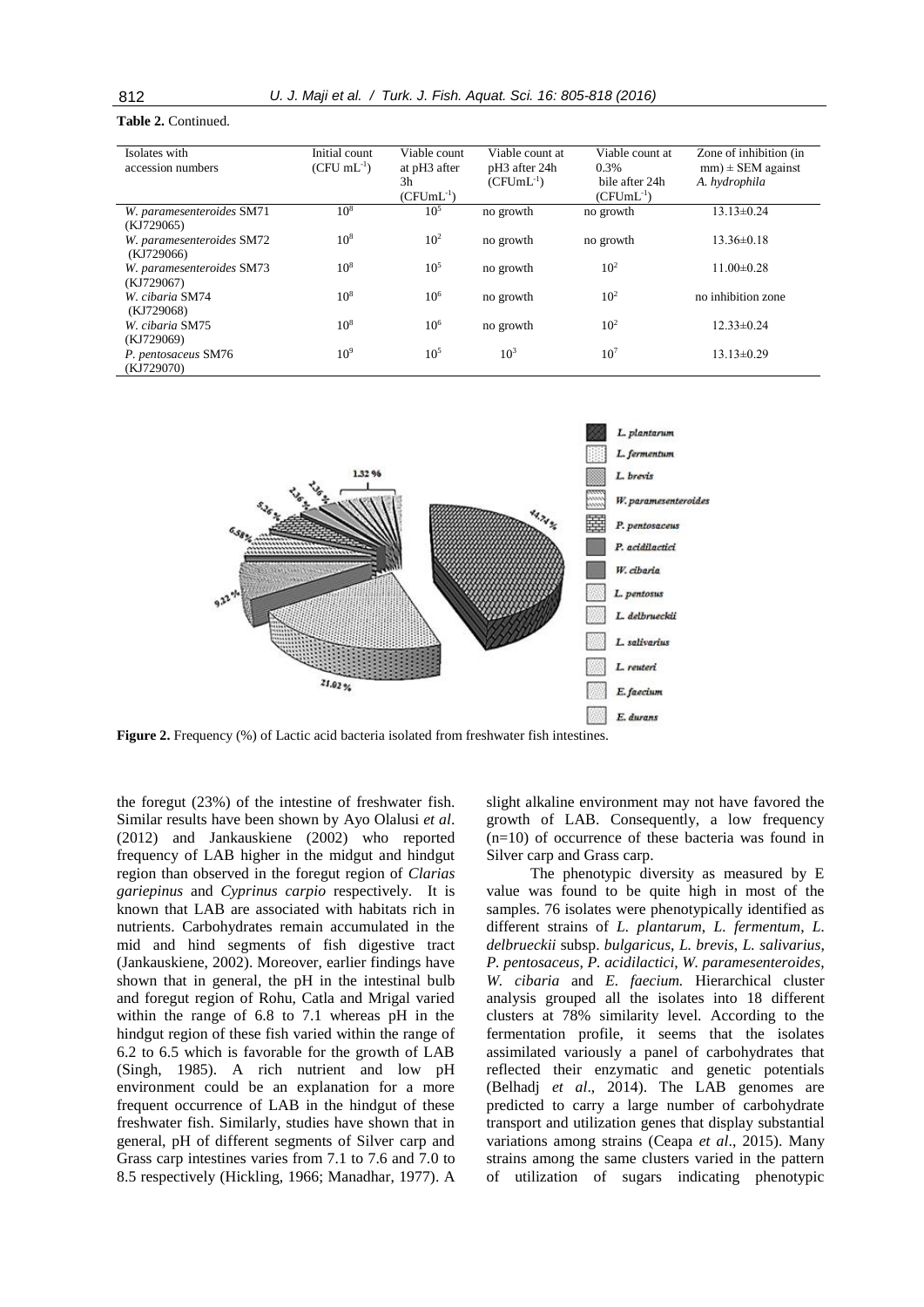

**Figure 3.** Agarose gel electrophoresis of PCR amplification products of bacteriocin **(A)** Plantaricin genes (plnA, plnB, plnC, plnD, plnEF, plnI, plnJ, plnK, plnG, plnN genes) in *L. plantarum* **(B)** Plantaricin genes along with plantaricin NC8 (plnNC8) in *L. plantarum* SM33 **(C)** Salivaricin P in *L. salivarius* SM61.

heterogeneity and diversity. Moreover, differences in carbohydrate utilization pattern were accounted among the present isolates and those referred from other sources such as milk (Khedid *et al*., 2009), fermented products (Boukhemis *et al*., 2009; Yu *et al*., 2012), faecal samples (Huidrom *et al*., 2012). As some niches display unique carbohydrate compositions, variability in carbohydrate utilization capacity is likely to reflect an important aspect of niche specific adaptation (Ceapa *et al*., 2015). Hence, to better understand the phenotypic diversity and niche adaptation of different strains of species of LAB analysis of carbohydrate fermentation profiling of different isolates is important (Salminen and Wright, 2004; Boukhemis *et al*., 2009).

In the current study, in an effort to corroborate phenotypic characterization, the identification of the isolates was confirmed by analysis of 16S rDNA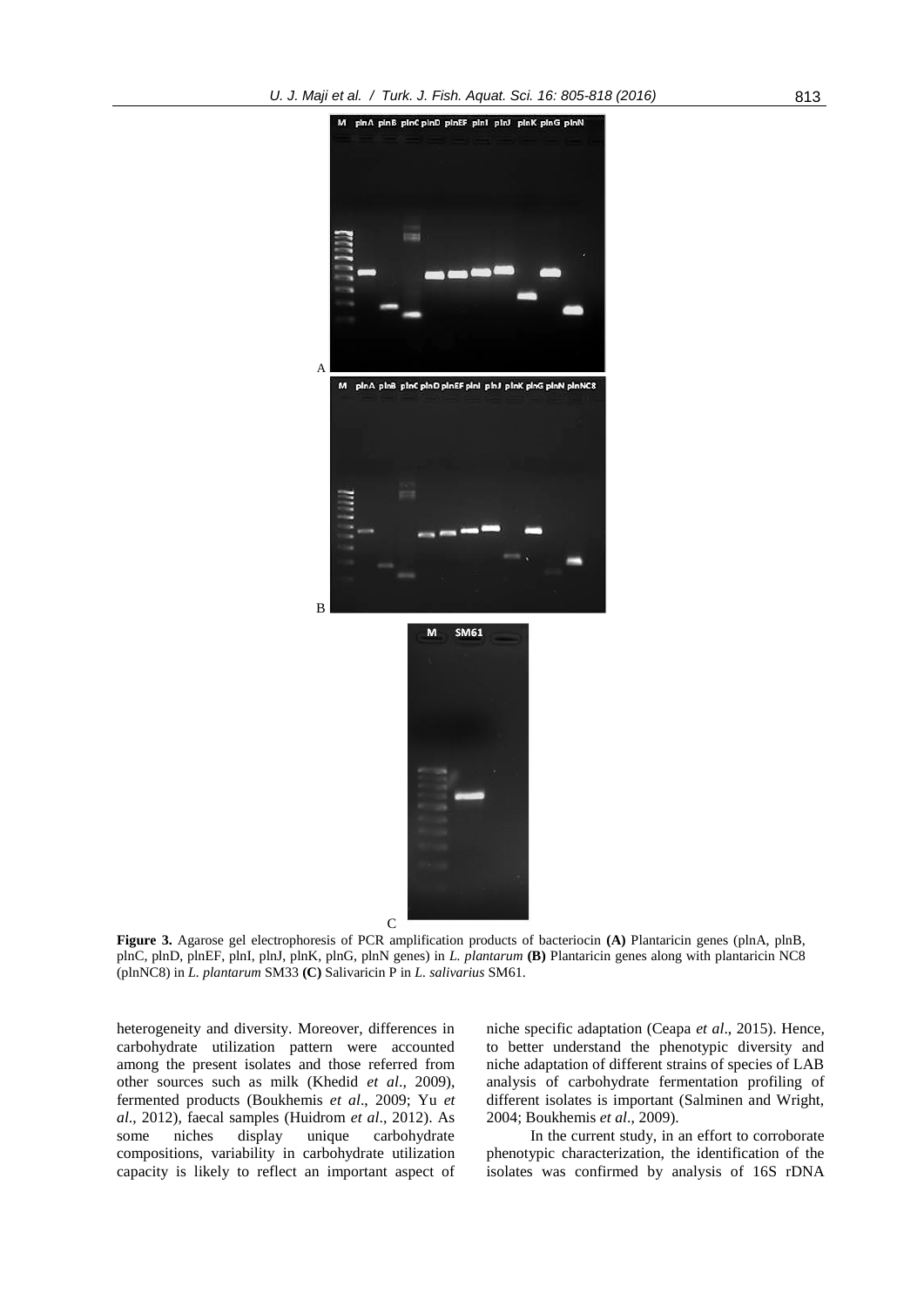gene. In some of the isolates, discrepancies in identification at species level were noticed by both the methods. In 16S rDNA gene sequencing, isolates, SM35, SM60 and SM68 were identified as *L. pentosus*, *L. reuteri* and *E. durans* respectively whereas by phenotypic traits they were differently identified as *L. plantarum*, *L. fermentum* and *E. faecium* respectively. Similarly, strains SM63, SM64 and SM76 identified as *P. pentosaceus* by 16S rDNA sequencing were differently identified as *P. acidilactici* by phenotypic tests. Strain SM66 which could not be identified biochemically to the species level was identified as *P. acidilactici* by 16S rDNA sequencing. This may probably be due to the selected limited characters used for phenotypic study, or by the similarity of the metabolic patterns expressed by the isolates, due to similar nutritional requirements and growth under similar environmental conditions or by due to possible loss or acquisition of plasmids that encode many carbohydrate fermentation traits. As reported elsewhere (Belhadj *et al*., 2014), simple phenotypic tests used for a clear identification of LAB strain to species level are thus, often ambiguous. Therefore, 16S rDNA gene sequencing is used as molecular based characterization approach for discrimination and assignment of a given LAB strain to its taxonomic status (Soto *et al*., 2010).

Among the samples, a high diversity in terms of bacterial species was found (Figure 2). Genus *Lactobacillus* dominated (80.26%) among the total isolates and *L. plantarum* was the species most often isolated (44.74%) followed by *L. fermentum* (21.02%). *L. plantarum* is known as the most adaptable *Lactobacillus* species due to its large genome, capability in metabolizing different carbon sources and growth ability. By having such characteristics, it enables such a species to colonize different environments (Mirlohi *et al*., 2009) and could be the reason for *L. plantarum* to be the species most often isolated in the present study.

There have been several reports of different strains of LAB isolated from fish intestine showing relatively high resistance to low pH and high fish bile concentration (Balcazar *et al*., 2008; Buntin *et al*., 2008). Most of the isolates particularly strains of *L. plantarum* survived after 3 h of exposure to pH 3 and tolerated bile concentration of 0.3% even after 24 h of exposure. However, the isolates belonging to *L. brevis* and *Pediococcus* could not tolerate pH 3 but showed a longer survival in the presence of bile indicating the strain specific nature for acid and bile tolerance and are in consistent with earlier findings (Duangjitcharoen *et al*., 2014).

All the isolates of LAB except *L. brevis* SM54, *E. faecium* SM67, *E. durans* SM68 and *W. cibaria* SM74 showed antimicrobial activity against fish pathogen *A. hydrophila*. Most of the strains of *L. plantarum* showed the strongest antimicrobial effect followed by strains of *L. fermentum* (SM36, SM43, SM44, SM51), *L. salivarius* (SM61), *L. brevis* 

(SM56, SM59) and *Pediococcus* (SM64, SM65). These results are in agreement with earlier studies where similar *in vitro* antagonisms against fish pathogens have been reported by using *Lactobacillus*  spp. (Allameh *et al*., 2013; Butprom *et al*., 2013; Dash *et al*., 2014). Subsequent use of these isolates in *in vivo* study as dietary probiotic gave successful results in challenge experiments against potential fish pathogens. The antimicrobial activity of the LAB isolates is thought to be multi factorial and to be due to the synergy effect of production of organic acids (acetic acid or lactic acid) and strain specific metabolites or non-lactic acid molecules, bacteriocins etc which serve as antibacterial agents to eliminate growth of competing microbes (Hagi and Hoshino, 2009). During preliminary screening for bacteriocin production, all the strains of *L. plantarum* along with *L. pentosus* SM35, *L. fermentum* SM51, *L. brevis* SM56, *L. salivarius* SM61, *P. pentosaceus* SM62, *P. acidilactici* SM64, *P. acidilactici* SM66 and all the strains of *W. paramesenteroides*, showed no zone of inhibition after addition of trypsin indicating the proteinaceous nature of the inhibitor. All these strains also tested positive for presence of different bacteriocin genes indicating the correlation between the bacteriocin and antagonistic activity of the LAB and is in consistent with earlier findings (Ben Omar *et al*., 2008; Hurtado *et al*., 2011; Ruiz Rodriguez *et al*., 2013). Bacteriocins permeabilise the target cells by forming pores in the cytoplasmic membrane that subsequently leads to the depletion of the intracellular ATP pool, disturbance of the proton motif force and eventually the cell death (Suzuki *et al*., 2005).

All the strains of *L. plantarum* carried all the genes of plantaricin cluster described previously in *L. plantarum* strains C11 (Diep *et al*., 1996) and WCFS1 (Kleerebezem *et al*., 2003) suggesting similarity in gene organizations and /target sequence. Besides carrying all the genes of plantaricin cluster, isolate *L. plantarum* SM33 tested positive for presence of plantaricin NC8 structural gene. Hurtado *et al*. (2011) also reported the presence of NC8 structural gene from six strains isolated from fermented olive. In *L. pentosus* SM35 and *L. fermentum* SM51 all the genes of plantaricin cluster were found whereas in *L. brevis*  SM56 all the plantaricin genes except plnC were detected. Bacteriocin production is frequently associated with mobile genetic elements that may facilitate the transfer of genes between species and strain sharing the same niche. Also, it seems reasonable that closely related species must present similar characteristics to survive in the same conditions. This is in agreement with Ben Omar *et al*. (2008) who first reported the detection of plantaricin gene cluster in *L. fermentum* and *L. plantarum*  isolated from the same niche and Hurtado *et al*. (2011) who reported the presence of plantaricin genes in closely related species *L. plantarum* and *L. pentosus*. Also, the strains of *L. plantarum* along with *L. pentosus* SM35, *L. fermentum* SM51 and *L. brevis*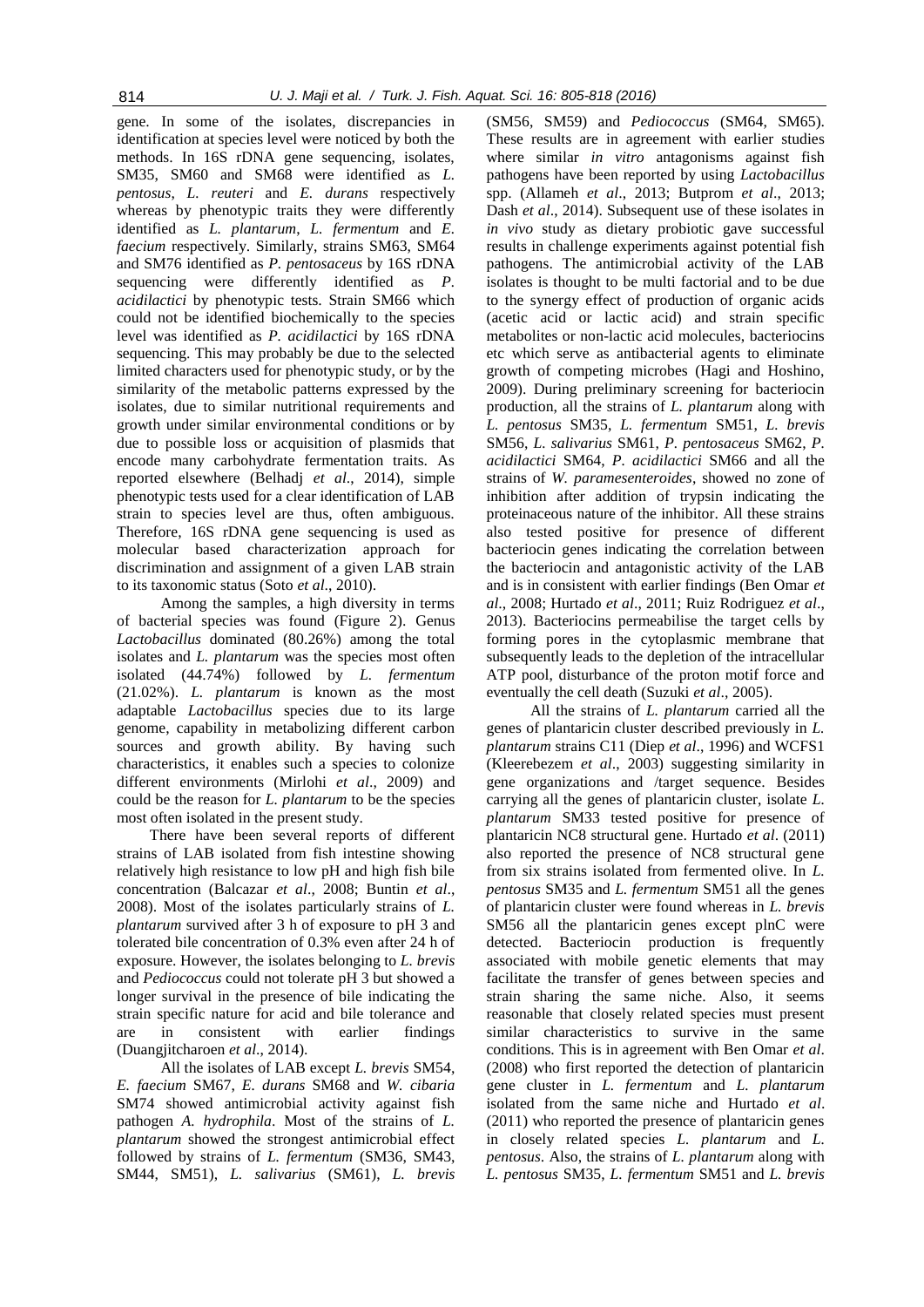SM56 with similar gene of plantaricin cluster, exhibited almost similar zone of inhibition diameter (16mm approximately) against *A. hydrophila.* The isolate *L. salivarius* SM61 was positive for bacteriocin, salivaricin P structural gene. Studies have shown salivaricin P and other closely related variants of abp118β (a two-component class IIb bacteriocin) occur frequently in intestinally derived *L. salivarius*  isolates from different hosts (Barrett *et al*., 2007; Li *et al*., 2007). This feature may be important for the successful establishment of *L. salivarius* within the GIT (O Shea *et al*., 2011). A 1044 bp DNA fragment, corresponding in size to the structural gene of pediocin PA-1 was amplified in isolates SM62, SM64 and SM66 belonging to the genus *Pediococcus.*  Pediocin PA-1 originally isolated from *P. acidilactici*  PAC1, is a class IIa bacteriocin that has been well studied (Marugg *et al*., 1992; Mlalazi *et al*., 2011) and shows a wide range of inhibitory spectrum. Also in the present study, all the strains of *W. paramesenteroides* (SM69, SM71, SM72, SM73) and *W. cibaria* isolate SM74 were positive for presence of bacteriocin, leucocin A gene. A survey on the strains of *Leuconostoc* and *Weissella* has also revealed the production of leucocin A, B and C type bacteriocins (Papathanosopoulos *et al*., 1997). As discussed above, the presence of bacteriocin genes correlated with the antimicrobial acitivity of the isolates. Also, antimicrobial activity varied among genus *Lactobacillus* (average zone of inhibition 16.3 mm), *Pediococcus* (average zone of inhibition 13.3 mm), *Weissella* (average zone of inhibition 12.5 mm) indicating different bacteria usually differ in the incidence and expression of bacteriocin genes, as well as in their antimicrobial activity (Ruiz Rodriguez *et al*., 2013). However, detection of various bacteriocin producing genes and antagonistic activity, the highly desirable probiotic traits, from different isolates in the present study, suggests that this may help these strains predominate in the LAB population in the gut microflora and establish as potential alternatives to traditional antibiotics with respect to controlling pathogens within the gut and overcoming complications such as the proteolytic degradation of orally delivered antimicrobial peptides during gastric transit (O Shea *et al*., 2011).

The study revealed a diversified LAB population in the intestines of freshwater fish. Selective putative strains with good acid and bile tolerance capability, ability to produce bacteriocins and suppress pathogen growth under *in vitro* conditions, could well be potential *in vivo* probiotic candidates for sustainable and environmental friendly aquaculture.

#### **Acknowledgement**

Financial assistance for this work from Application of Microorganisms in Agriculture and Allied Sectors (AMAAS), National Bureau of Agriculturally Important Microorganisms (NBAIM) project of Indian Council of Agricultural Research, New Delhi, India is duly acknowledged.

## **References**

- Abed, T.A. 2013. Evaluation of methods for the extraction and purification of DNA of cultured *Lactobacillus* colony isolated from dairy products. International Journal of Applied Microbiology and Biotechnology Research, 1: 20-25.
- Allameh, S.K., Yusoff, F.M., Daud, H.M., Ringo, E., Ideris, A. and Saad. C.R. 2013. Characterization of a probiotic *Lactobacillus fermentum* isolated from snakehead, *Channa striatus*, stomach. Journal of the World Aquaculture Society, 44: 835-844. doi: 10.1111/jwas.12075
- Ayo Olalusi, C.I., Adeiga, A., Edah, B. and Akintunde, G.B. 2012. Isolation, culture and identification of *Lactobacillus* species from the gut of *Sphyraena sphyraena*, *Chrysisthysnigro digitatus* and *Clarias gariepinus* for use as probiotics in fish feeds. Journal of Food Processing and Technology, 3: 135. doi: 10.4172/2157-7110.S1.009
- Balcazar, J.L, de Blas, I., Ruiz-Zarzuela, I., Vendrell, D., Girones, O. and Muzquiz, J.L. 2007. Enhancementof the immune response and protection induced by probiotic lactic acid bacteria against furunculosis in rainbow trout (*Oncorhynchus mykiss* ). FEMS Immunology and Medical Microbiology, 51: 185- 193. doi: 10.1111/j.1574-695X.2007.00294.x
- Balcazar, J.L., Vendrell, D., de Blas, I., Ruiz-Zarzuela, I., Muzquiz, J.L. and Girones, O. 2008. Characterization of probiotic properties of lactic acid bacteria isolated from intestinal microbiota of fish. Aquaculture, 278: 188-191[. doi: 10.1016/j.aquaculture.2008.03.014](http://dx.doi.org/10.1016/j.aquaculture.2008.03.014)
- Barrett, E., Hayes, M., O Connor, P., Gardiner, G., Fitzgerald, G.F., Stanton, C., Paul Ross, R. and Hill. C. 2007. Salivaricin P: one of a family of two component anti-listerial bacteriocins produced by intestinal isolates of *Lactobacillus salivarius*. Applied and Environmental Microbiology, 73: 3719-3723. doi: 10.1128/AEM.00666-06
- Beck, B.R., Kim, D., Jeon, J., Lee, S.M., Kim, H.K., Kim, O.J., Lee, J.I., Suh, B.S., Do, H.K., Lee, K.H., Holzapfel, W.H., Hwang, J.Y., Kwon, M.G. and Song, S.K. 2015. The effects of combined dietary probiotics *Lactococcus lactis* BFE920 and *Lactobacillus plantarum* FGL0001 on innate immunity and disease resistance in olive flounder (*Paralicthys olivaceus*). Fish and Shellfish Immunology, 42: 177-183. doi: 10.1016/j.fsi.2014.10.035
- Belhadj, H., Harzallah, D., Bouamra, D., Khennouf, S., Dahamna, S. and Ghadbane, M. 2014. Phenotypic and genotypic characterization of some lactic acid bacteria isolated from bee pollen: a preliminary study. Bioscience Microbiota Food and Health, 33: 11-23. doi: 10.12938/bmfh.33.11
- Ben Omar, N., Abriouel, H., Keleke, S., Sanchez Valenzuela, A., Martinez-Canamero, M., Lucas Lopez, R., Ortega, E and Galvez. A. 2008. Bacteriocin-producing *Lactobacillus* strains isolated from poto poto, a Congolese fermented maize product, and genetic fingerprinting of their plantaricin operons. International Journal of Food Microbiology,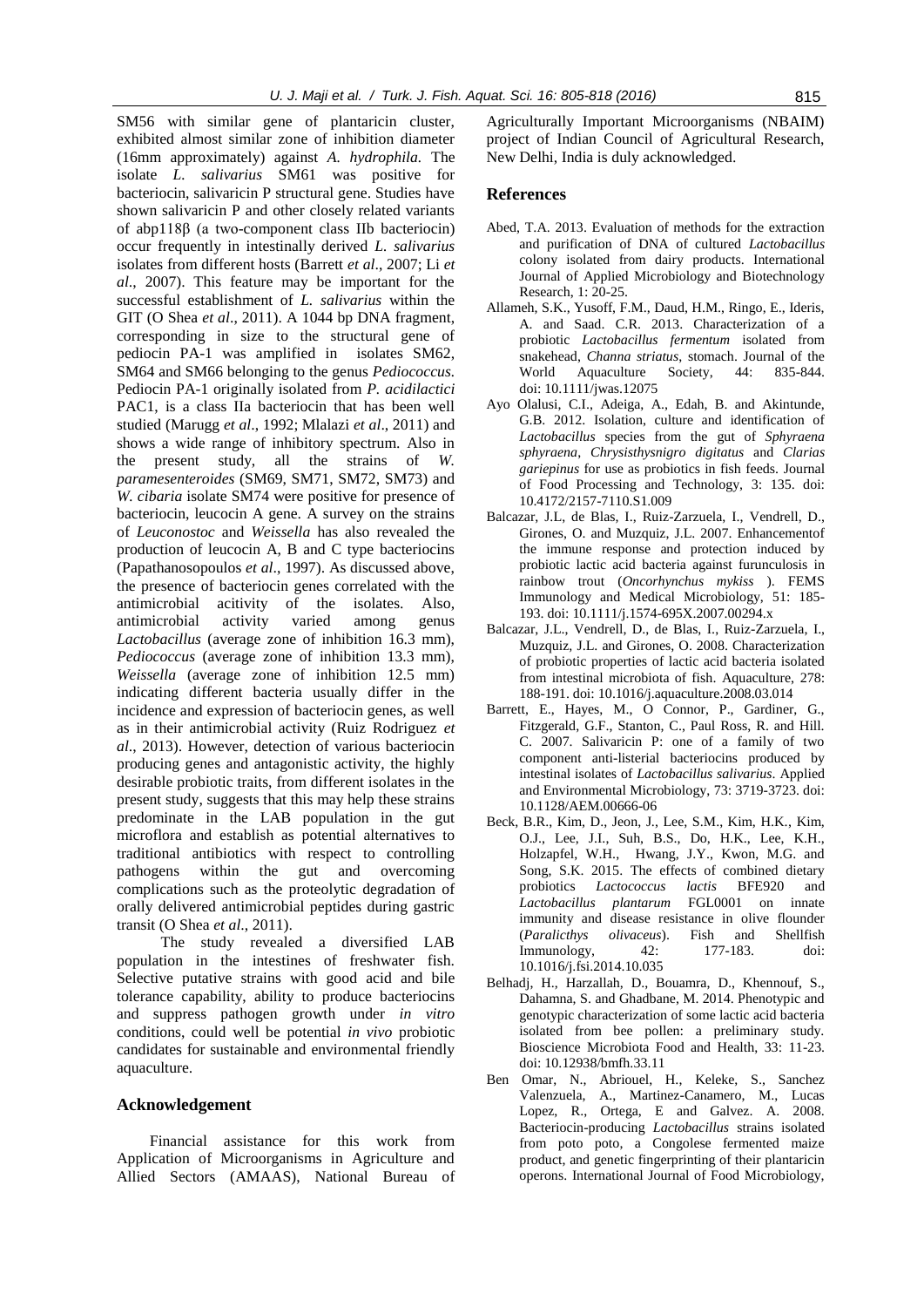127: 18-25. doi: 10.1016/j.ijfoodmicro.2008.05.037

- Boukhemis, M., Djeghri Hocine, B., Tahar, A. and Amrane. A. 2009. Phenotypic characterization of *Lactobacillus*  strains isolated from different biotopes. African Journal of Biotechnology, 8: 5011-5020. doi: 10.5897/AJB2009.000-9439
- Buntin, N., Chanthachum, S. and Hongpattarakere, T. 2008. Screening of lactic acid bacteria from gastrointestinal tracts of marine fish for their potential use as probiotics. Songklanakarin Jounal of Science and Technology, 30: 141-148.
- Butprom, S., Phumkhachorn, P. and Rattanachaikunsopon, P. 2013. Effect of *Lactobacillus plantarum* C014 on innate immune response and disease resistance against *Aeromonas hydrophila* in hybrid catfish. The Scientific World Journal, doi: 10.1155/2013/392523
- [Cadieux, P.](http://www.ncbi.nlm.nih.gov/pubmed/?term=Cadieux%20P%5BAuthor%5D&cauthor=true&cauthor_uid=18539802), [Wind, A.,](http://www.ncbi.nlm.nih.gov/pubmed/?term=Wind%20A%5BAuthor%5D&cauthor=true&cauthor_uid=18539802) [Sommer, P.,](http://www.ncbi.nlm.nih.gov/pubmed/?term=Sommer%20P%5BAuthor%5D&cauthor=true&cauthor_uid=18539802) [Schaefer, L.,](http://www.ncbi.nlm.nih.gov/pubmed/?term=Schaefer%20L%5BAuthor%5D&cauthor=true&cauthor_uid=18539802) [Crowley,](http://www.ncbi.nlm.nih.gov/pubmed/?term=Crowley%20K%5BAuthor%5D&cauthor=true&cauthor_uid=18539802)  [K.](http://www.ncbi.nlm.nih.gov/pubmed/?term=Crowley%20K%5BAuthor%5D&cauthor=true&cauthor_uid=18539802), [Britton, R.A.](http://www.ncbi.nlm.nih.gov/pubmed/?term=Britton%20RA%5BAuthor%5D&cauthor=true&cauthor_uid=18539802) and [Reid, G.](http://www.ncbi.nlm.nih.gov/pubmed/?term=Reid%20G%5BAuthor%5D&cauthor=true&cauthor_uid=18539802) 2008. Evaluation of reuterin production in urogenital probiotic *Lactobacillus reuteri* RC-14. [Applied and](http://www.ncbi.nlm.nih.gov/pubmed/18539802)  [Environmental Microbiology,](http://www.ncbi.nlm.nih.gov/pubmed/18539802) 74:4645-4649. doi: 10.1128/AEM.00139-08
- Carnevali, O., de Vivo, L., Sulpizio, R., Gioacchini, G., Olivotto, I., Silvi, S. and Cresc, A. 2006. Growth improvement by probiotic in European sea bass juveniles (*Dicentrarchus labrax*, L.), with particular attention to IGF-1, myostatin and cortisol gene expression. Aquaculture, 258: 430-438. [doi:10.1016/j.aquaculture.2006.04.025](http://dx.doi.org/10.1016/j.aquaculture.2006.04.025)
- [Ceapa,](http://www.ncbi.nlm.nih.gov/pubmed/?term=Ceapa%20C%5Bauth%5D) C., [Lambert,](http://www.ncbi.nlm.nih.gov/pubmed/?term=Lambert%20J%5Bauth%5D) J., [van Limpt,](http://www.ncbi.nlm.nih.gov/pubmed/?term=van%20Limpt%20K%5Bauth%5D) K., [Wels,](http://www.ncbi.nlm.nih.gov/pubmed/?term=Wels%20M%5Bauth%5D) M.[,](http://www.ncbi.nlm.nih.gov/pubmed/?term=Smokvina%20T%5Bauth%5D)  [Smokvina,](http://www.ncbi.nlm.nih.gov/pubmed/?term=Smokvina%20T%5Bauth%5D) T., [Knol,](http://www.ncbi.nlm.nih.gov/pubmed/?term=Knol%20J%5Bauth%5D) J. and [Kleerebezem,](http://www.ncbi.nlm.nih.gov/pubmed/?term=Kleerebezem%20M%5Bauth%5D) M. 2015. Correlation of *Lactobacillus rhamnosus* genotypes and carbohydrate utilization signatures determined by phenotype profiling. Applied and Environmental Microbiology, 81: 5458-5470.
- Dash, G., Raman, R.P., Prasad, K.P., Makesh, M., Pradeep, M.A. and Sen, S. 2014. Evaluation of *Lactobacillus plantarum* as feed supplement on host associated microflora, growth, feed efficiency, carcass biochemical composition and immune response of giant freshwater prawn, *Macrobrachium rosenbergii* (de Man, 1879). Aquaculture, 432: 225-236. doi: 10.1016/j.aquaculture.2014.05.011
- de Man, J.C., Rogosa, M. and Sharpe, M.E. 1960. A medium for the cultivation of lactobacilli. Journal of Applied Bacteriology, 23: 130-135. doi**:** 10.1111/j.1365-2672.1960.tb00188
- Denev, S., Staykov, Y., Moutafchieva, R. and Beev, G. 2009. Microbial ecology of the gastrointestinal tract of fish and the potential application of probiotics and prebiotics in finfish aquaculture. International Aquatic Research, 1**:** 1-29.
- Di Cagno, R., Minervini, G., Sgarbi, E., Lazzi, C., Bernini, V., Neviani, E. and Gobbetti, M. 2010. Comparison of phenotypic (Biolog System) and genotypic (random amplified polymorphic DNA-polymerase chain reaction, RAPD-PCR, and amplified fragment length polymorphism, AFLP) methods for typing *Lactobacillus plantarum* isolates from raw vegetables and fruits. International Journal of Food Microbiology, 143: 246-253. doi: 10.1016/j.ijfoodmicro.2010.08.018
- Diep, D. B., Havarstein, L.S. and Nes, I.F. 1996. Characterization of the locus responsible for the bacteriocin production in *Lactobacillus plantarum* C11. Journal of Bacteriology, 178: 4472-4483.
- [du Toit, M.,](http://www.ncbi.nlm.nih.gov/pubmed/?term=du%20Toit%20M%5BAuthor%5D&cauthor=true&cauthor_uid=10747229) [Franz, C.M.](http://www.ncbi.nlm.nih.gov/pubmed/?term=Franz%20CM%5BAuthor%5D&cauthor=true&cauthor_uid=10747229), [Dicks, L.M.](http://www.ncbi.nlm.nih.gov/pubmed/?term=Dicks%20LM%5BAuthor%5D&cauthor=true&cauthor_uid=10747229) and [Holzapfel, W.H.](http://www.ncbi.nlm.nih.gov/pubmed/?term=Holzapfel%20WH%5BAuthor%5D&cauthor=true&cauthor_uid=10747229)

2000. Preliminary characterization of bacteriocins produced by *Enterococcus faecium* and *Enterococcus faecalis* isolated from pig faeces. Journal of Applied Microbiology, 88: 482-494. doi: 10.1046/j.1365- 2672.2000.00986.x

- Duangjitcharoen, Y., Kantachote, D., Prasitpuripreecha, C., Peerajan, S. and Chaiyasut. C. 2014. Selection and characterization of probiotic lactic acid bacteria with heterocyclic amine binding and nitrosamine degradation properties. Journal of Applied Pharmaceutical Science, 4: 014-023. doi: [10.7324/JAPS.2014.40703](http://dx.doi.org/10.7324/JAPS.2014.40703)
- Ghosh, S., Ringo, E., Selvam, A.D.G., Rahiman, K.M.M., Sathyan, N., Nifty, J. and Hatha, A.A.M. 2014. Gut associated lactic acid bacteria isolated from the estuarine fish *Mugil cephalus*: molecular diversity and antibacterial activities against pathogens. International Journal of Aquaculture, 4: 1-11. doi: 10.5376/ija.2014.04.0001
- Giri, S.S., Sukumaran, V., Sen, S.S. and Jena, P.K. 2014. Effects of dietary supplementation of potential probiotic *Bacillus subtilis* VSG1singularly or in combination with *Lactobacillus plantarum* VSG3 or/and *Pseudomonas aeruginosa* VSG2 on the growth, immunity and disease resistance of *Labeo rohita*. Aquaculture Nutrition, 20: 163-171. doi: 10.1111/anu.12062
- [Hagi, T.](http://www.ncbi.nlm.nih.gov/pubmed/?term=Hagi%20T%5BAuthor%5D&cauthor=true&cauthor_uid=19584561) and [Hoshino, T.](http://www.ncbi.nlm.nih.gov/pubmed/?term=Hoshino%20T%5BAuthor%5D&cauthor=true&cauthor_uid=19584561) 2009. Screening and characterization of potential probiotic lactic acid bacteria from cultured common carp intestine. [Bioscience Biotechnology and Biochemistry,](http://www.ncbi.nlm.nih.gov/pubmed/19584561) 73: 1479-1483. doi: 10.1271/bbb. 80746
- Hammes, W. P., Weiss, N. and Holzapfel, W.H. 1992. The genera *Lactobacillus* and *Carnobacterium*. In: A. Balows, H.G. Truper, M. Dworkn, W. Harder and K.H. Schleifer (Ed.), Prokaryotes, a Handbook for the biology of bacteria: Ecophysiology, Isolation, Identification, Application, vol. 2. Springer-Verlag, New York, 1508-1534.
- Hickling, C. F. 1966. On the feeding process in white Amur, *Ctenopharyngodon idella*. Journal of Zoology, 148: 408-419. doi: 10.1111/j.1469-7998.1966.tb02960.x
- Huidrom, S., Deka, M. and Deblakshmi, R. 2012. Identification of lactic acid bacteria from the faeces of infant. Recent Research in Science and Technology, 4: 54-56.
- Hurtado. A., Ben Othman, N., Chammem, N., Hamdi, M., Ferrer, S., Reguant, C., Bordons, A. and Rozes, N. 2011. Characterization of *Lactobacillus* isolates from fermented olives and their bacteriocin gene profiles. Food Microbiology, 28: 1514-1518. doi:10.1016/j.fm.2011.07.010
- Jankauskiene, R. 2002. Defence mechanisms in fish: frequency of the genus *Lactobacillus* bacteria in the intestinal tract microflora of carps. Biologija, 2: 13- 17.
- Kandler, O, and Weiss, N. 1986. In: P.H.A. Sneath, N.S. Mair, M.E. Sharpe and J.G. Holt (Ed.), Bergey's Manual of Systematic Bacteriology. Vol 2, Bathimore: Williams and Wilkins (1994), 1209-1234.
- Karimi Torshizi, M. A., Rahimi, S., Mojgani, N., Esmaeilkhanian, S. and Grimes, J.L. 2008. Screening of indigenous strains of lactic acid bacteria for development of a probiotic for poultry. Asian– Australasian Journal of Animal Sciences, 21: 1495- 1500.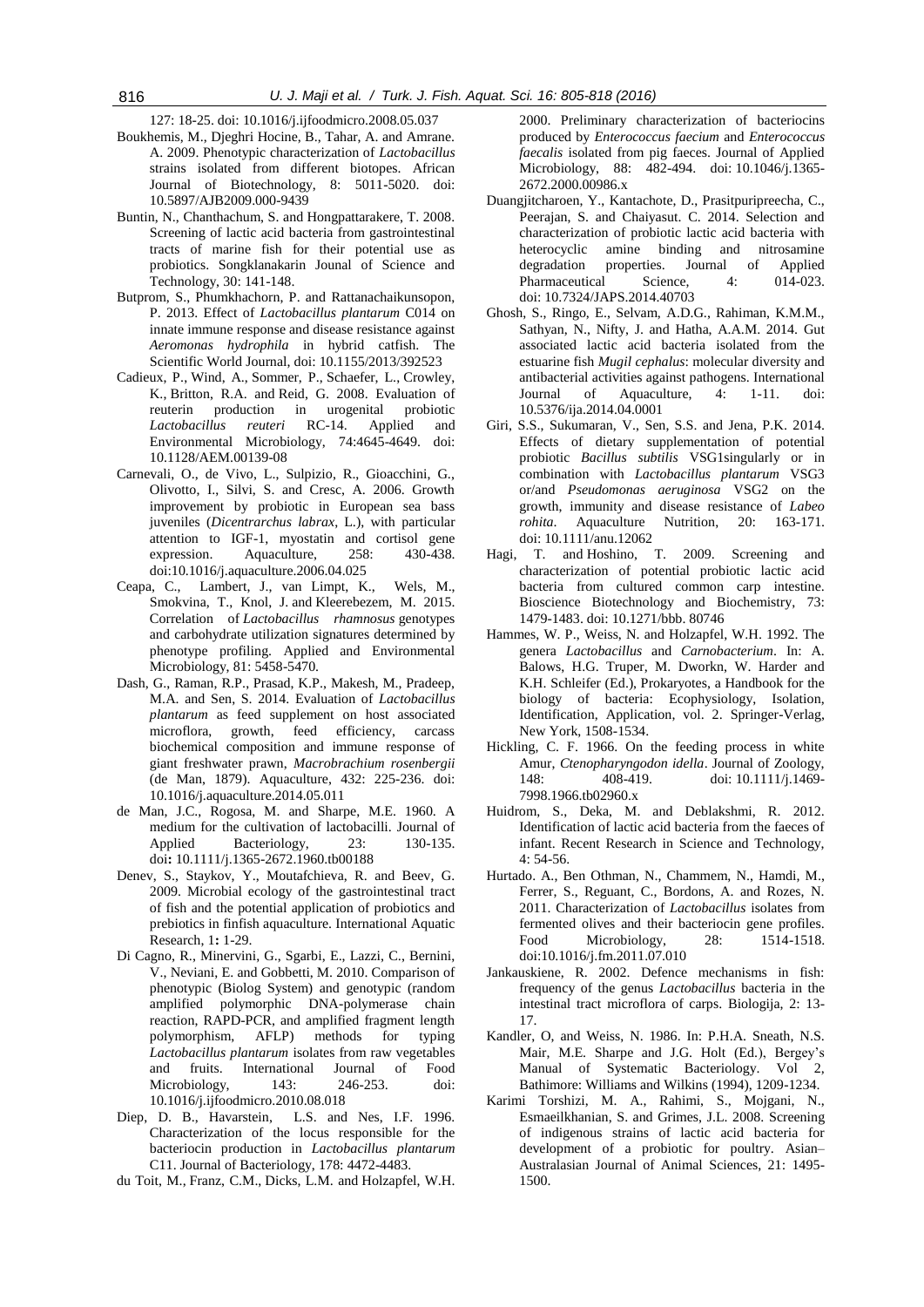- Khedid, K., Faid, M., Mokhtari, A., Soulaymani, A. and Zinedine, A. 2009. Characterization of lactic acid bacteria isolated from the one humped camel milk produced in Morocco. Microbiology Research, 164: 81-91. [doi: 10.1016/j.micres.2006.10.008](http://dx.doi.org/10.1016/j.micres.2006.10.008)
- Kleerebezem, M., Boekhorst, J., van Kranenburg, R., Molenar, D., Kuipers, O.P., Leer, R., Tarchini, R., Peters, S.A., Sandbink, H.M., Friers, M.W., Stiekema, W., Lankhorst, R.M., Bron, P.A., Hoffer, S.M., Groot, M.N., Kerkhoven, R., de Vries, M., Ursing, B., de Vos, W.M. and Siezen, R.J. 2003. Complete genome sequence of *Lactobacillus plantarum* WCFS1. Proceedings of the National Academic of Sciences of the United States of America, 100: 1990- 1995.
- Li, Y., Canchaya, C., Fang, F., Raftis, E., Ryan, K.A., van Pijkeren, J.P., van Sinderen, D and O Toole, P.W. 2007. Distribution of megaplasmids in *Lactobacillus salivarius* and other *Lactobacilli*. Journal of Bacteriology, 189: 6128-6139. doi: 10.1128/JB.00447-07
- Manadhar, H. N. 1977. Digestibility of phytoplankton by silver carp (*Hypophthalmichthys molitrix*) and three tilapias (*Sarotherodon* spp.) in polyculture with channel catfish (*Ictalurus punctatus*). M. S thesis. Auburn University, Auburn, USA.
- Marugg, J. D., Gonzalez, C.H., Kunka, B.S., Ledeboer, A.M., Pucci, M.J., Tonen, M.Y., Walker, S.A., Zoetmulder, L.C. and Vandenbergh, P.A. 1992. Cloning, expression, and nucleotide sequence of genes involved in production of pediocin PA-1, a bacteriocin from *Pediococcus acidilactici* PAC 1.0. Applied and Environmental Microbiology, 58: 2360- 2367.
- Mirlohi, M., Soleimanian-Zad, S., Dokhani, S., Sheikh-Zeinodin, M. and Abghary, A. 2009. Investigation of acid and bile tolerance of native *Lactobacilli* isolated from fecal samples and commercial probiotics by growth and survival studies. Iranian Journal of Biotechnology, 7: 233-240.
- Mlalazi, M., Winslow, A.R., Beaubrun Jean Giles, J. and Eribo, B.E. 2011. Occurrence of Pediocin PA-1/AcHlike bacteriocin in native non-starter *Lactobacillus casei*, *Lactobacillus paracasei* and *Lactobacillus rhamnosus* from retail cheddar cheese. Internet Journal of Food Safety 13: 325-331.
- O Shea, E. F., O Connor, P.M., Raftis, E.J., O Toole, P.W., Stanton, C., Cotter, P.D., Ross, R.P. and Hill, C. 2011. Production of multiple bacteriocins from a single locus by gastrointestinal strains of *Lactobacillus salivarius*. Journal of Bacteriology, 193: 6973-6982. doi: 10.1128/JB.06221-11
- Papathanosopoulos, M. A., Krier, F., Revol Junelles, A.M., Lefebre, G., Le Cae, J.P., von Holy, A. and Hastins, J.W. 1997. Multiple bacteriocin production by *Leuconostoc mesenteroides* TA33a and other *Leuconostoc/Weissella* strains. Current Microbiology, 35: 331-335.
- [Perez-Sanchez, T.](http://www.ncbi.nlm.nih.gov/pubmed/?term=P%C3%A9rez-S%C3%A1nchez%20T%5BAuthor%5D&cauthor=true&cauthor_uid=21620974), [Balcazar, J.L.,](http://www.ncbi.nlm.nih.gov/pubmed/?term=Balc%C3%A1zar%20JL%5BAuthor%5D&cauthor=true&cauthor_uid=21620974) [Merrifield, D.L.](http://www.ncbi.nlm.nih.gov/pubmed/?term=Merrifield%20DL%5BAuthor%5D&cauthor=true&cauthor_uid=21620974), [Carnevali, O.](http://www.ncbi.nlm.nih.gov/pubmed/?term=Carnevali%20O%5BAuthor%5D&cauthor=true&cauthor_uid=21620974), [Gioacchini, G.,](http://www.ncbi.nlm.nih.gov/pubmed/?term=Gioacchini%20G%5BAuthor%5D&cauthor=true&cauthor_uid=21620974) [de Blas, I.](http://www.ncbi.nlm.nih.gov/pubmed/?term=de%20Blas%20I%5BAuthor%5D&cauthor=true&cauthor_uid=21620974) and [Ruiz-](http://www.ncbi.nlm.nih.gov/pubmed/?term=Ruiz-Zarzuela%20I%5BAuthor%5D&cauthor=true&cauthor_uid=21620974)[Zarzuela, I.](http://www.ncbi.nlm.nih.gov/pubmed/?term=Ruiz-Zarzuela%20I%5BAuthor%5D&cauthor=true&cauthor_uid=21620974) 2011. Expression of immune related genes in rainbow trout (*Oncorhynchus mykiss*) induced by probiotic bacteria during *Lactococcus garvieae* infection. Fish and Shellfish Immunology, 31: 196-201. doi: 10.1016/j.fsi.2011.05.005
- Picchietti, S., Fausto, A.M., Randelli, E., Carnevali, O., Taddei, A.R., Buonocore, F., Scapigliati, G. and

Abelli, L. 2009. Early treatment with *Lactobacillus delbruekii* strain induces an increase in intestinal Tcells and granulocytes and modulates immune-related genes of larval *Dicentrarchus labrax* (L.). Fish and Shellfish Immunology, 26: 368-376. doi: 10.1016/j.fsi.2008.10.008

- Rauta, P. R., Dhupa, M and Nayak, B. 2013. Screening and characterization of potential probiotic lactic acid bacteria isolated from vegetable waste and fish intestine. International Journal of Current Microbiology and Applied Sciences, 2: 234-244. doi: 10.1590/S1517-83822011000400039
- Ren, D., Li, C., Qin, Y., Yin, R., Du, S., Ye, F., Liu, C., Liu, H., Wang, M., Li, Y., Sun, Y., Li, X., Tian, M. and Jin, N. 2014. *In vitro* evaluation of the probiotic and functional potential of *Lactobacillus* strains isolated from fermented food and human intestine. Anaerobe, 30: 1-10. doi: 10.1016/j.anaerobe.2014.07.004
- Ricciardi, A., Parente, E., Piraino, P., Paraggio, M. and Romano, P. 2005. Phenotypic characterization of lactic acid bacteria from sourdoughs for Altamura bread produced in Apulia (Southern Italy). International Journal of Food Microbiology, 98: 63- 72[. doi: 10.1016/j.ijfoodmicro.2004.05.007](http://dx.doi.org/10.1016/j.ijfoodmicro.2004.05.007)
- [Ruiz-Rodríguez, M.,](http://www.ncbi.nlm.nih.gov/pubmed/?term=Ruiz-Rodr%C3%ADguez%20M%5BAuthor%5D&cauthor=true&cauthor_uid=23621827) [Martínez-Bueno, M.](http://www.ncbi.nlm.nih.gov/pubmed/?term=Mart%C3%ADnez-Bueno%20M%5BAuthor%5D&cauthor=true&cauthor_uid=23621827), [Martín-Vivaldi,](http://www.ncbi.nlm.nih.gov/pubmed/?term=Mart%C3%ADn-Vivaldi%20M%5BAuthor%5D&cauthor=true&cauthor_uid=23621827)  [M.](http://www.ncbi.nlm.nih.gov/pubmed/?term=Mart%C3%ADn-Vivaldi%20M%5BAuthor%5D&cauthor=true&cauthor_uid=23621827), [Valdivia, E.](http://www.ncbi.nlm.nih.gov/pubmed/?term=Valdivia%20E%5BAuthor%5D&cauthor=true&cauthor_uid=23621827) and [Soler, J.J.](http://www.ncbi.nlm.nih.gov/pubmed/?term=Soler%20JJ%5BAuthor%5D&cauthor=true&cauthor_uid=23621827) 2013. Bacteriocins with a broader antimicrobial spectrum prevail in enterococcal symbionts isolated from the hoopoe's uropygial gland. FEMS Microbiology Ecology, 85: 495-502. doi: 10.1111/1574-6941.12138
- Salminen, S. and Wright, A. 2004. Lactic Acid Bacteria: Microbiological and Functional Aspects, Third Edition Boca Raton FL: CRC Press.
- Sambrook, J., Fritsch, E.F. and Maniatis, T. 1989. Molecular Cloning: A Laboratory Manual. 2nd edition, Cold Spring Harbor Laboratory Press, New York.
- Singh, B. N. 1985. Nutritional requirements and digestive physiology of carps. Lecture notes on composite fish culture and its extension in India, FAO corporate document repository, by Fisheries and aquaculture department.
- Soto, L.P., Frizzo, L.S., Gretozzi, E., Avantaneo E., Sequeira, G.J. and Rosmini, M.R. 2010. Molecular microbial analysis of *Lactobcillus* strains isolated from the gut of calves for potential probiotic use. Veterinary Medicine International, doi:10.4061/2010/274987
- Srinu, B., Madhava Rao T., Mallikarjuna Reddy, P.V. and Kondal Reddy, K. 2013. Evaluation of different lactic acid bacterial strains for probiotic characteristics. Veterinary World, 6: 785-788. doi: 10.14202/vetworld.2013.785-788
- [Stanley, J.](http://www.ncbi.nlm.nih.gov/pubmed/?term=Stanley%20J%5BAuthor%5D&cauthor=true&cauthor_uid=7542265), [Baquar, N.](http://www.ncbi.nlm.nih.gov/pubmed/?term=Baquar%20N%5BAuthor%5D&cauthor=true&cauthor_uid=7542265) and [Burnens, A.](http://www.ncbi.nlm.nih.gov/pubmed/?term=Burnens%20A%5BAuthor%5D&cauthor=true&cauthor_uid=7542265) 1995. Molecular subtyping scheme for *Salmonella panama.* Journal of Clinical Microbiology, 33: 1206-1211.
- Stephens, S. K., Floriano, B., Cathcart, D.P., Bayley, S.A., Witt, V.F., Jimenez Diaz, R., Warner, P.J. and Ruiz-Barba, J.L. 1998. Molecular analysis of the locus responsible for production of plantaricin S, a twopeptide bacteriocin produced by *Lactobacillus plantarum* LPCO10. Applied and Environmental Microbiology, 64: 1871-1877.
- Suzuki, M., Yamamoto, T., Kawai, Y., Inoue, N. and Yamazaki, K. 2005. Mode of action of piscicocin CS526 produced by *Carnobacterium piscicola* CS526. Journal of Applied Microbiology, 98: 1146-